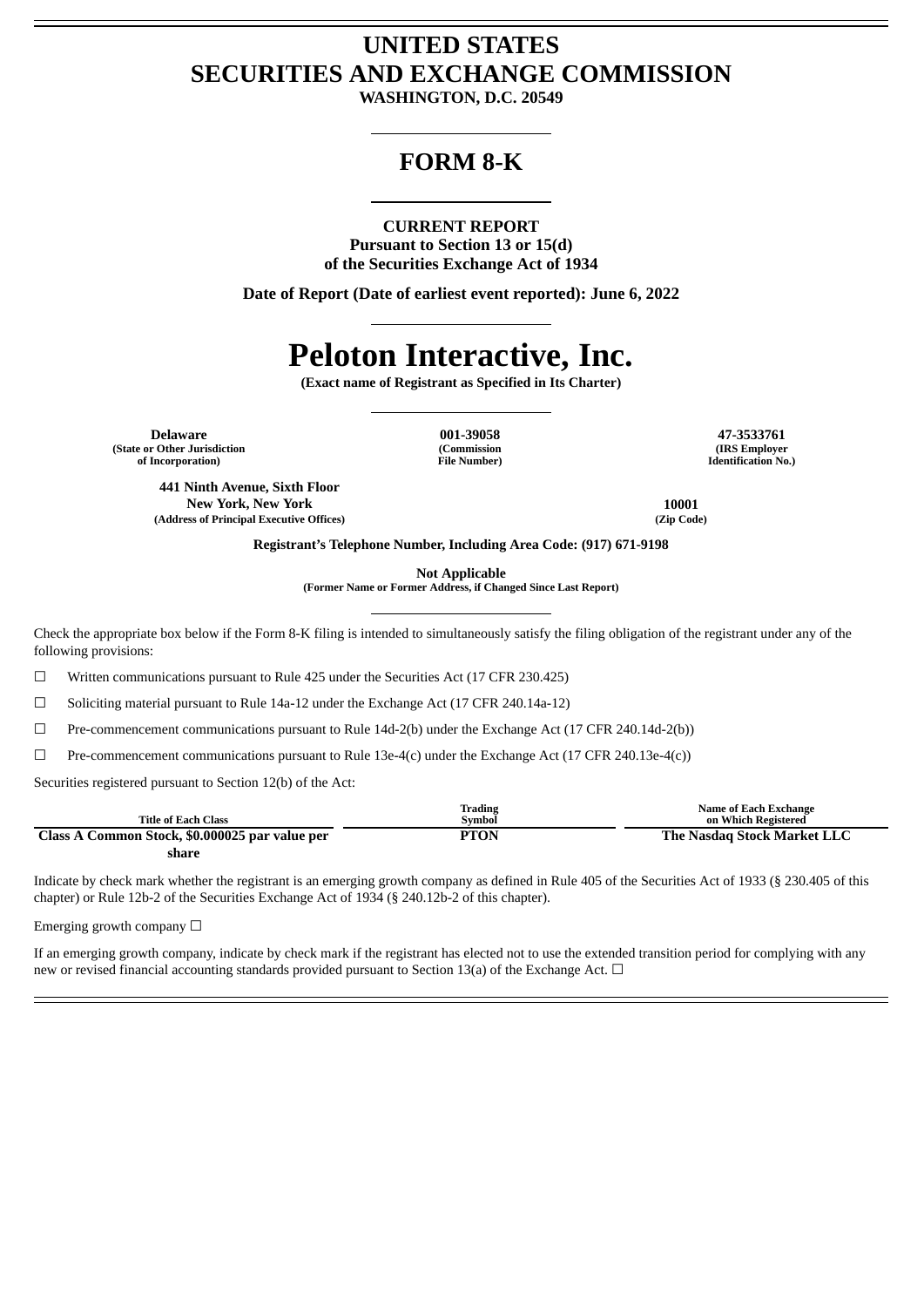#### Item 5.02 Departure of Directors or Certain Officers; Election of Directors; Appointment of Certain Officers; Compensatory **Arrangements of Certain Officers.**

#### *CFO Transition*

On June 6, 2022, the Board of Directors (the "Board") of Peloton Interactive, Inc. (the "Company") appointed Elizabeth Coddington as the Chief Financial Officer of the Company, to succeed Jill Woodworth who will be stepping down from such role, in each case as of June 13, 2022 (the "CFO Commencement Date"). Additionally, Ms. Coddington has been designated as the Company's principal financial officer, effective as of the CFO Commencement Date.

Ms. Coddington, 45, brings more than 20 years of experience in financial planning and analysis and operational finance and has a proven track record of driving growth and building high-performance finance teams. Ms. Coddington most recently served as Vice President of Finance for Amazon Web Services ("AWS") at Amazon.com, Inc. ("Amazon") from January 2021 to June 2022 and in finance roles of increasing responsibility at AWS since joining Amazon in March 2016. Prior to joining Amazon, Ms. Coddington served as Chief Financial Officer of Adara, Inc.; Vice President, Finance, and Chief Financial Officer at Walmart.com at Walmart Inc.; and Vice President, Financial Planning and Analysis at Netflix, Inc. Ms. Coddington holds a Bachelor of Science in Chemical Engineering from the Massachusetts Institute of Technology and a Master of Business Administration from the University of North Carolina at Chapel Hill.

The Company and Ms. Coddington have entered into an employment offer letter, dated June 6, 2022, in connection with Ms. Coddington's appointment as Chief Financial Officer (the "Offer Letter"). Pursuant to the Offer Letter, Ms. Coddington is eligible for the following compensation: (i) an annual base salary of \$1,000,000; (ii) an equity award of the Company's Class A Common Stock (the "Class A Common Stock") valued at \$9,000,000 on the date of grant, which Ms. Coddington has elected pursuant to the Company's Equity Choice Program to receive in the form of both an option to purchase shares of Class A Common Stock (the "Option Award") and restricted stock units covering shares of Class A Common Stock (the "RSU Award" and together with the Option Award, the "Equity Awards"), with each such Equity Award valued at \$4,500,000; (iii) up to \$150,000 reimbursement in connection with relocation expenses; and (iv) up to \$1,000 reimbursement of reasonable legal costs in connection with negotiating the Offer Letter and related agreements. The Company does not expect to grant Ms. Coddington an additional compensatory equity award in respect of her first year of service as the Equity Awards are being made in lieu of the two bi-annual equity "refresh" grants typically available to the Company's officers. The Equity Awards will have a grant date of the CFO Commencement Date and will vest and, as applicable, become exercisable, with respect to 25% of the shares of Class A Common Stock underlying the applicable Equity Award on June 13, 2023, and as to 1/16th of the shares of Class A Common Stock underlying the applicable Equity Award on quarterly anniversaries thereafter, subject to Ms. Coddington providing continued services to the Company through the applicable vesting date. The Option Award will have an exercise price per share equal to the closing price of the Class A Common Stock on the CFO Commencement Date.

Under the Offer Letter, Ms. Coddington also is eligible to participate in the Company's Severance and Change in Control Plan (the "Severance Plan") as a Tier 1 Participant; provided that the "Change in Control Period" for purposes of Ms. Coddington's eligibility for enhanced severance pursuant to the Severance Plan shall include the 120-day period immediately prior to a Change in Control (as defined in the Severance Plan), in addition to the 12-month period following a Change in Control. The Severance Plan was filed as Exhibit 10.8 to the Company's Registration Statement on Form S-1 (No. 333-233482), as filed with the Securities and Exchange Commission on September 10, 2019, and is incorporated by reference herein.

The foregoing description of the Offer Letter does not purport to be complete and is qualified in its entirety by reference to the full text of the Offer Letter, a copy of which is attached as Exhibit 10.1 hereto and is incorporated herein by reference.

In connection with her appointment, Ms. Coddington will enter into the Company's standard form of indemnification agreement for directors and officers.

#### *Transition Agreement*

In connection with Ms. Woodworth's employment separation, effective as of the CFO Commencement Date, the Company entered into a transition and consulting agreement (the "Transition Agreement") with Ms. Woodworth on June 6, 2022. Pursuant to the Transition Agreement, Ms. Woodworth will provide certain consulting services to the Company through September 13, 2022, supporting the company in preparation to report its fiscal year 2022 financial results, among other functions. During such time she will continue to receive her base salary and be eligible to vest in her outstanding Company equity awards, subject to her continued compliance with customary restrictive covenants and her timely execution of a release of claims. Following the end of the consulting period, Ms. Woodworth will be eligible to receive the non-change in control severance payments and benefits provided under the Severance Plan.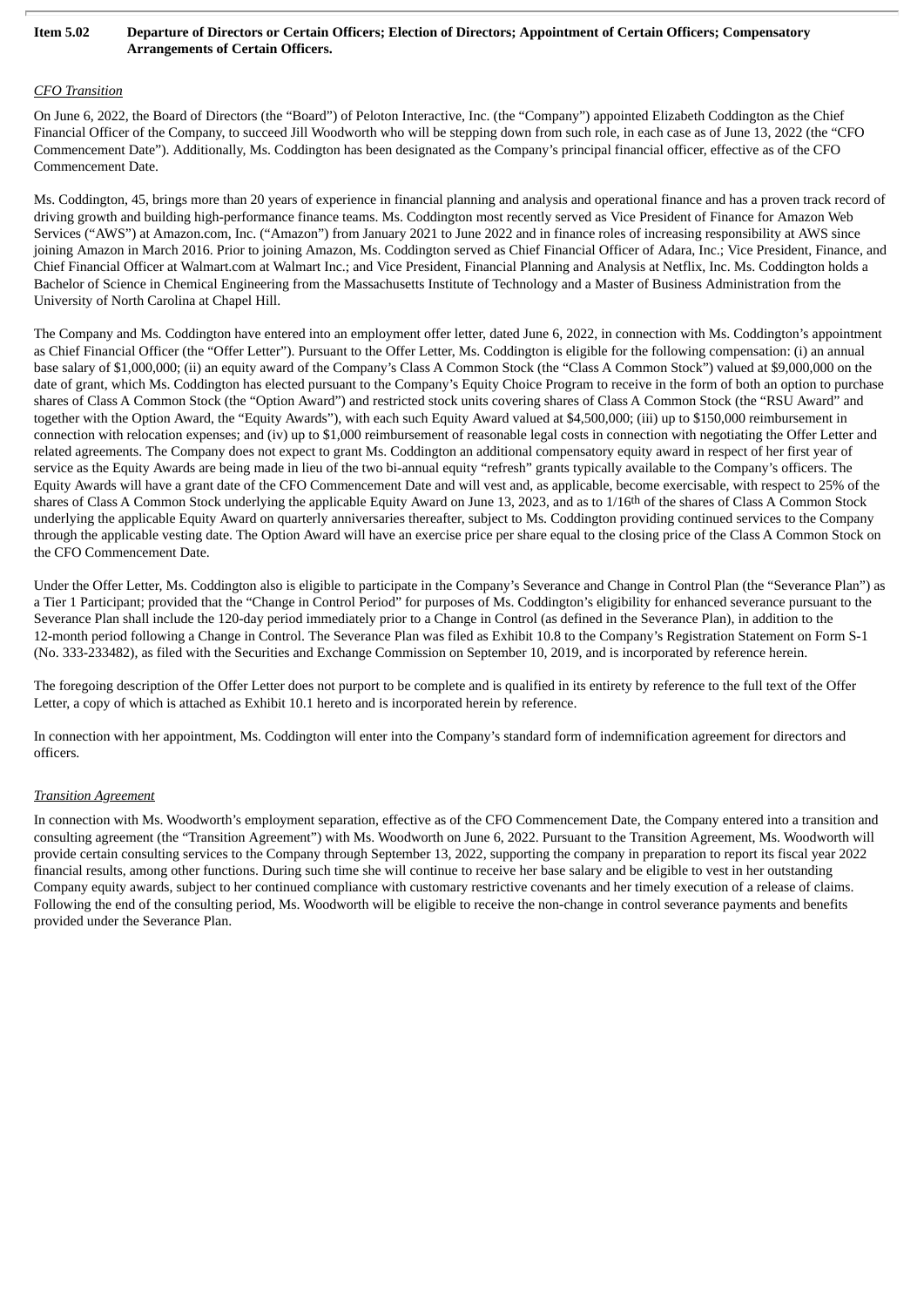Ms. Woodworth's departure is not the result of any disagreement with the Company on any subject, including its operations, policies or practices.

The foregoing description of the Transition Agreement does not purport to be complete and is qualified in its entirety by reference to the full text of the Transition Agreement, a copy of which is attached as Exhibit 10.2 hereto and is incorporated herein by reference.

# **Item 7.01. Regulation FD Disclosure.**

On June 6, 2022, the Company issued a press release announcing Ms. Coddington's appointment and Ms. Woodworth's departure, which is filed as Exhibit 99.1 to this Current Report on Form 8-K.

The information contained or incorporated in this Item 7.01 of this Current Report, including Exhibit 99.1, is being furnished, and shall not be deemed "filed" for purposes of Section 18 of the Securities Exchange Act of 1934, as amended (the "Exchange Act"), or incorporated by reference in any filing under the Securities Act of 1933, as amended, or the Exchange Act, except as shall be expressly set forth by specific reference in such a filing.

# **Item 9.01. Financial Statements and Exhibits.**

(d) Exhibits.

| <b>Exhibit Number</b> | <b>Description</b>                                                                                        |
|-----------------------|-----------------------------------------------------------------------------------------------------------|
| 10.1                  | Offer Letter by and between Ms. Coddington and the Registrant, dated June 6, 2022.                        |
| 10.2                  | Transition and Consulting Agreement by and between Jill Woodworth and the Registrant, dated June 6, 2022. |
| 99.1                  | Press Release Announcing Leadership Transition, dated June 6, 2022.                                       |
| 104                   | Cover Page Interactive Data File (embedded within the inline XBRL document).                              |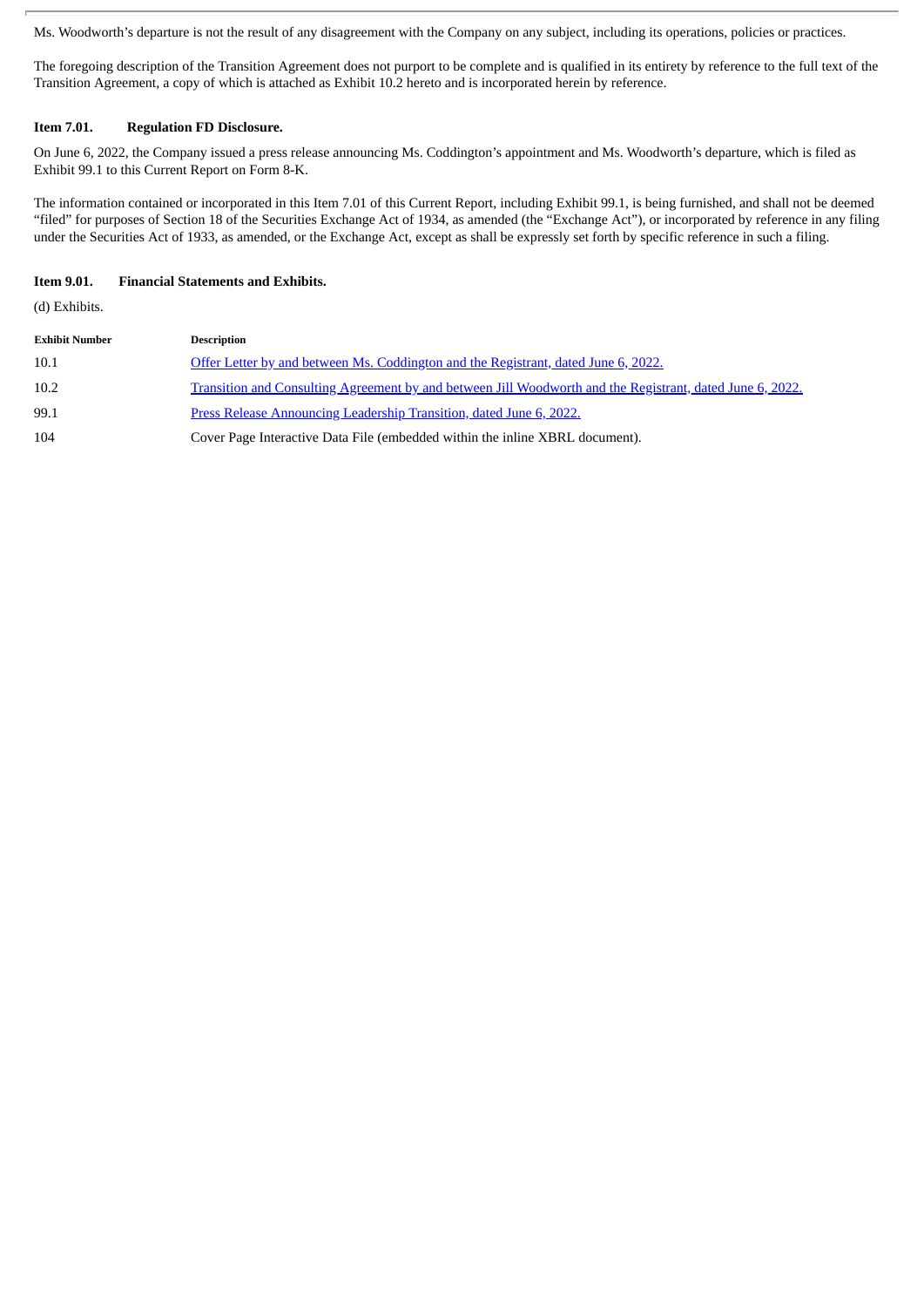**SIGNATURES**

Pursuant to the requirements of the Securities Exchange Act of 1934, as amended, the Registrant has duly caused this report to be signed on its behalf by the undersigned thereunto duly authorized.

# **PELOTON INTERACTIVE, INC.**

By: /s/ Hisao Kushi

Hisao Kushi Chief Legal Officer and Secretary

Date: June 6, 2022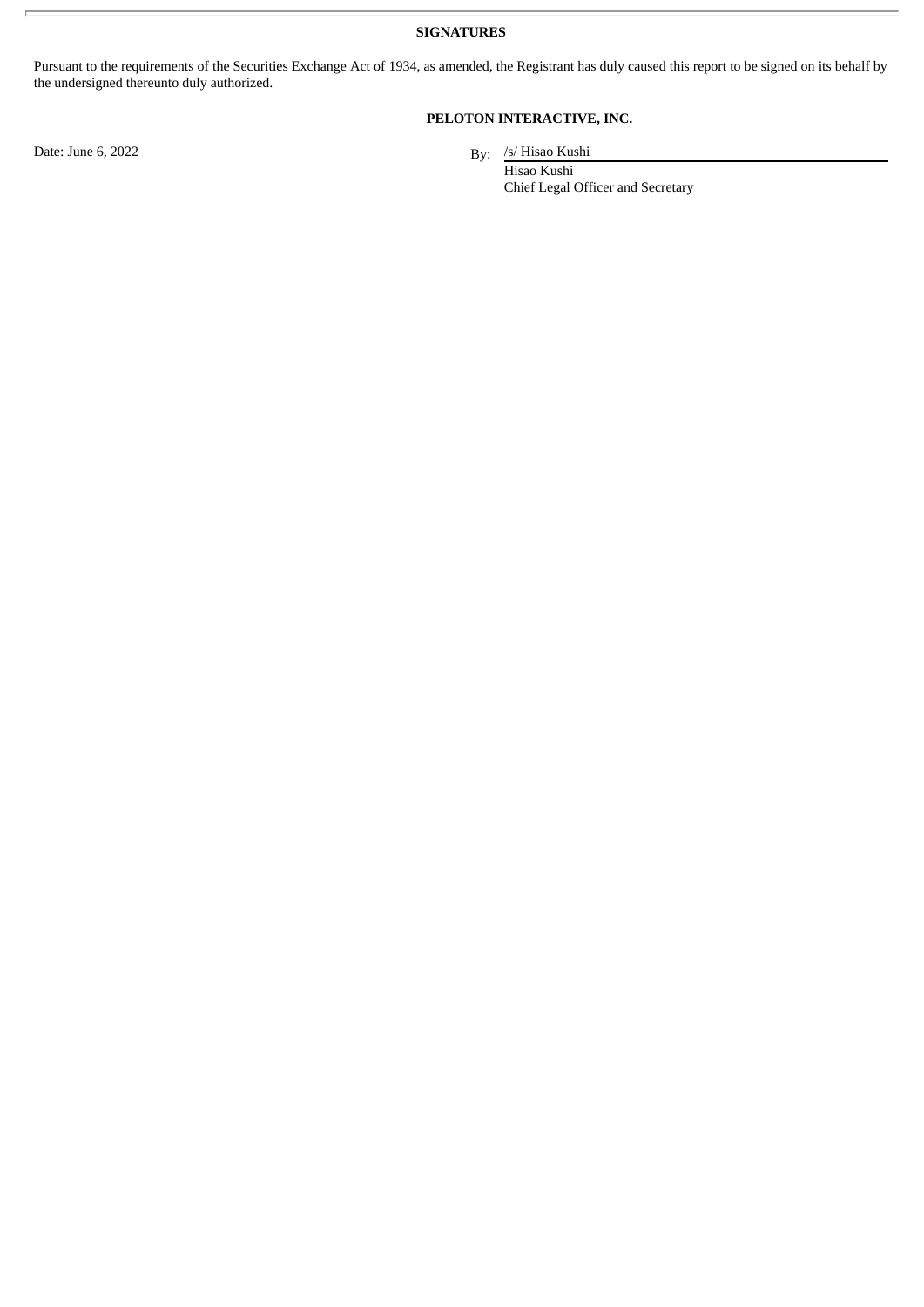#### PELOTON INTERACTIVE, INC. 441 9th Ave, New York, NY 10001 New York, NY 10001

June 3, 2022

<span id="page-4-0"></span>Elizabeth Coddington 6518 SE 28th St Mercer Island, WA 98040

Dear Liz:

Peloton Interactive, Inc. (the "Company") is pleased to offer you employment on the following terms:

1. **Position**. Your initial title will be Chief Financial Officer and you will report to the Company's Chief Executive Officer, Barry McCarthy. This is a full-time position. While you render services to the Company, you will not engage in any other employment, consulting or other business activity (whether full-time or part-time) that would create a conflict of interest with the Company. By signing this letter agreement, you confirm to the Company that you have no contractual commitments or other legal obligations that would prohibit you from performing your duties for the Company.

2. **Cash Compensation**. The Company will pay you a starting salary at the rate of \$1,000,000.00 per year, payable in accordance with the Company's standard payroll schedule. This salary will be subject to adjustment pursuant to the Company's employee compensation policies in effect from time to time.

3. **Relocation Support.** The Company will provide you with comprehensive relocation services through our relocation provider, up to a maximum of \$150,000.00. All relocation services must be completed within 12 months of your start date. Should your employment with the Company terminate prior to your one-year anniversary, for any reason other than termination by the Company without Cause, you will be required to reimburse the Company a prorated share of the relocation package (which share will be based on the number of months remaining between the date of termination and the date of your one-year anniversary with the Company). The Company shall have a right to offset any such reimbursement obligation against any sums it might otherwise owe to you in the event of such termination. You acknowledge and agree the Company has full discretion to determine whether and to what extent these arrangements result in compensation to you and whether any tax withholding is appropriate.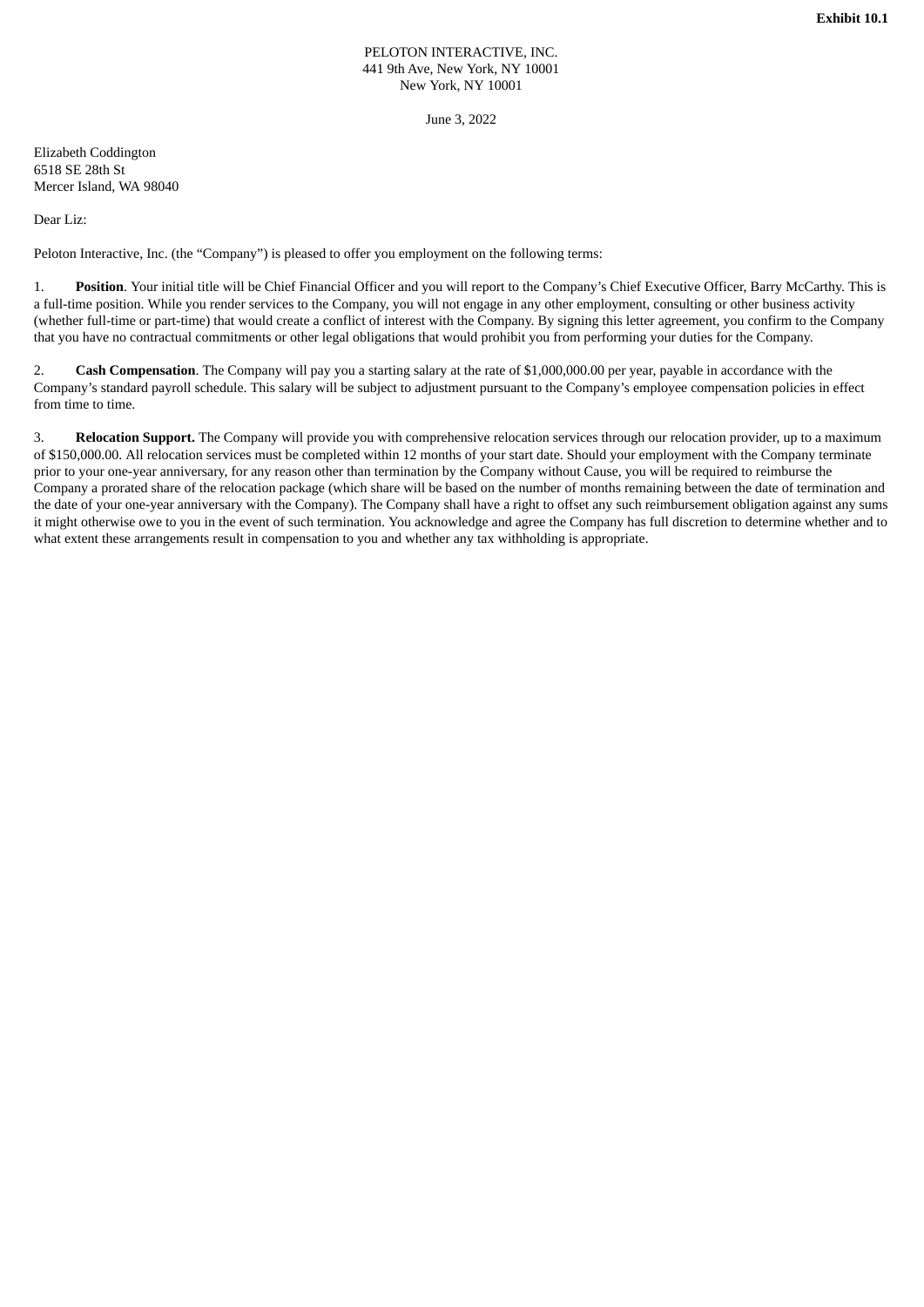4. **Employee Benefits**. As a regular employee of the Company, you will be eligible to participate in a number of Company-sponsored benefits. In addition, you will be entitled to paid vacation in accordance with the Company's vacation policy, as in effect from time to time.

5. **Equity.** Subject to the approval of the Company's Board of Directors or its Compensation Committee, you will be eligible to receive an equity award of the Company's Common Stock valued at \$9,000,000.00 in the aggregate on the date of grant. You will be able to elect to receive this award in the form of stock options, restricted stock units or a 50/50 combination of the two (collectively, "Equity Award"). The Equity Award will be subject to the terms and conditions applicable under the Company's 2019 Equity Incentive Plan (the "Plan"), as described in the Plan and the applicable Stock Option or Restricted Stock Unit Agreement. You shall vest as to 25% of the Equity Award on the 1-year anniversary of the grant date and as to 1/16th of the Equity Award on each Quarterly Vesting Date thereafter, subject to your continuous service through each such date (as set forth in Stock Option Agreement or Restricted Stock Unit Agreement). A "Quarterly Vesting Date" is the first trading day on or after each of June 13, September 13, December 13, and March 13. More information on the timing to make your election and the differences between the equity choices will be provided to you prior to your election deadline.

6. You will be a participant in the Company's **Severance and Change in Control Plan** (the "Severance Plan"), as a Tier 1 participant, provided that (a) for the avoidance of doubt, clause (ii) of the Good Reason definition in the Severance Plan will include, without limitation, your ceasing to be the Chief Financial Offer of the entity that is the ultimate parent entity of the Company (or its successor), if there is such a parent entity or, if there is no such parent company, you ceasing to serve as the Chief Financial Officer of the Company, or your ceasing to serve as the Chief Financial Officer of a publicly-traded company, in any such case, during the Change in Control Period (as defined in the Severance Plan, subject to clause (b)) and (b) the "Change in Control Period" shall also include the 120-day period immediately prior to a Change in Control. In the event the Company's Severance Plan is terminated or amended, provisions no less favorable than those under the Severance Plan as of the Commencement Date, as modified by this Section 6, shall apply to you.

Notwithstanding anything in the Severance Plan to the contrary, if you experience a Covered Termination (as defined in the Severance Plan) during the 120-day period immediately prior to a Change in Control, then (i) your cash severance payable pursuant to Section 3.1(a) of the Severance Plan shall be paid in 12 monthly installments, beginning as soon as administratively practicable following the date the Release (as defined in the Severance Plan) is not subject to revocation (and, in any event, within 60 days following the date of the Covered Termination), (ii) any incremental amounts that would have been payable under Section 3.2(a) of the Severance Plan in excess of amounts payable under Section 3.1(a) of the Severance Plan (treating such termination as if it were a Covered Termination following a Change in Control) will be paid to you in a single lump sum on the date of the Change in Control, and (iii) the Option, and any other outstanding Company equity awards that are held by you on the termination date, shall vest in accordance with Section 3.1(c) of the Severance Plan, and any portion of the Option and any such other Company equity awards that are not then vested shall remain outstanding and eligible to vest upon the Change in Control pursuant to Section 3.2(c) of the Severance Plan (and, if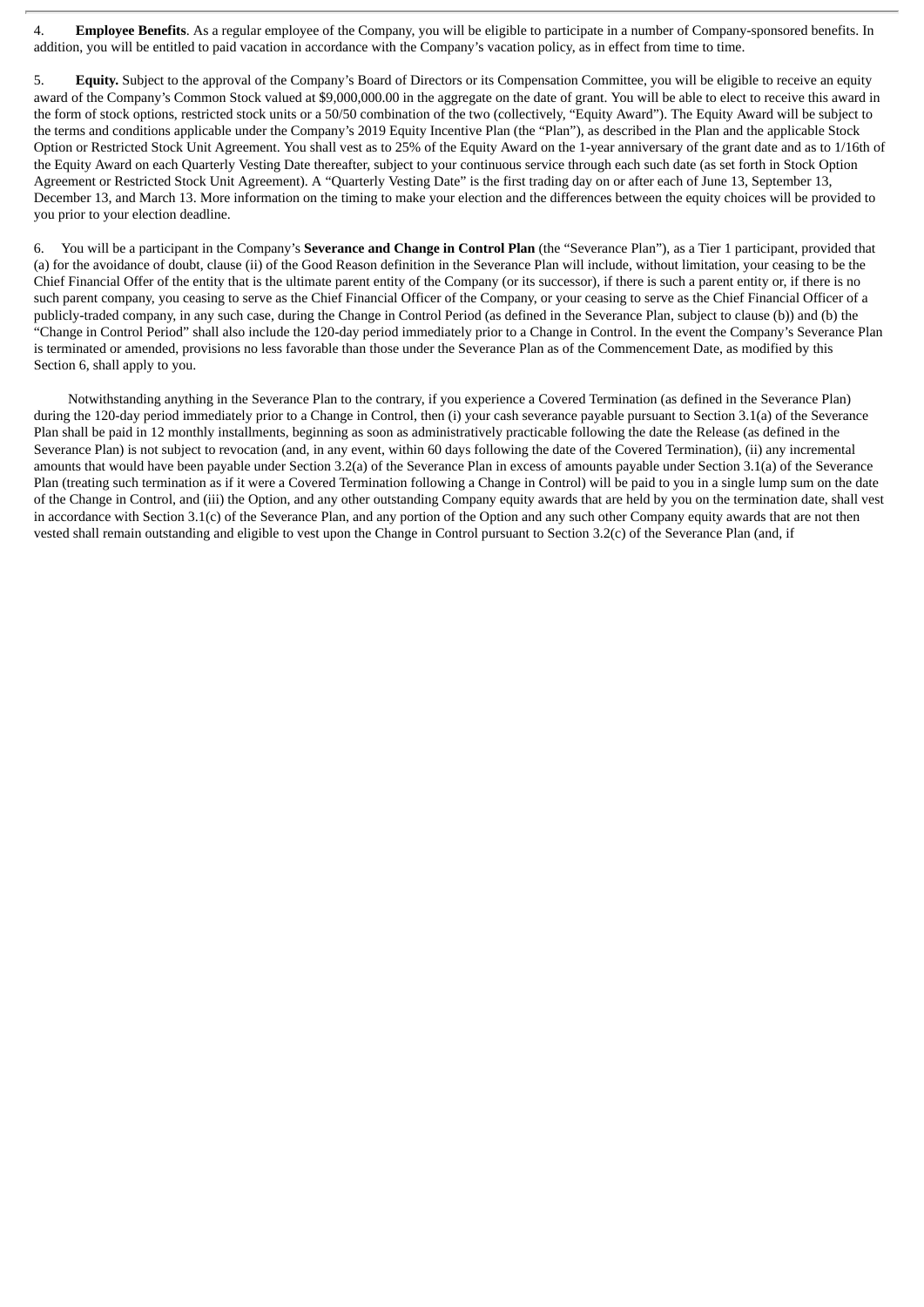a Change in Control does not occur within 120 days following your termination date, the remaining unvested portion of any such Company equity awards (i.e., after giving effect to Section 3.1(c) of the Severance Plan) shall be forfeited without consideration on the last day of such 120-day period).

7. **Proprietary Information and Inventions Agreement**. Like all Company employees, you will be required, as a condition of your employment with the Company, to sign the Company's standard Proprietary Information and Inventions Agreement, a copy of which is attached hereto as **Exhibit A**.

8. **Employment Relationship**. Employment with the Company is for no specific period of time. Your employment with the Company will be "at will," meaning that either you or the Company may terminate your employment at any time and for any reason, with or without cause. Any contrary representations that may have been made to you are superseded by this letter agreement. This is the full and complete agreement between you and the Company on this term. Although your job duties, title, compensation and benefits, as well as the Company's personnel policies and procedures, may change from time to time, the "at will" nature of your employment may only be changed in an express written agreement signed by you and a duly authorized officer of the Company (other than you).

# 9. **Tax Matters**.

(a) **Withholding**. All forms of compensation referred to in this letter agreement are subject to reduction to reflect applicable withholding and payroll taxes and other deductions required by law.

(b) **Tax Advice**. You are encouraged to obtain your own tax advice regarding your compensation from the Company. You agree that the Company does not have a duty to design its compensation policies in a manner that minimizes your tax liabilities, and you will not make any claim against the Company or its Board of Directors related to tax liabilities arising from your compensation.

**10. Legal Review Reimbursement**. Peloton will reimburse up to \$1,000 in legal fees for review of this offer of employment and associated documentation.

**11. Arbitration**. You and the Company shall submit to mandatory and exclusive binding arbitration any controversy or claim arising out of, or relating to, this Agreement or any breach hereof, provided, however, that the parties retain their right to, and shall not be prohibited, limited or in any other way restricted from, seeking or obtaining equitable relief from a court having jurisdiction over the parties. Such arbitration shall be governed by the Federal Arbitration Act and conducted through the American Arbitration Association in the State of New York, New York County, before a single neutral arbitrator, in accordance with AAA Employment Arbitration Rules and Procedures in effect at that time (currently available at: https://adr.org/sites/default/files/EmploymentRules\_Web\_2.pdf). The parties hereby waive any rights they may have to have any such claims tried before a judge or jury. The parties may conduct only essential discovery prior to the hearing, as defined by the AAA arbitrator. The arbitrator shall issue a written decision that contains the essential findings and conclusions on which the decision is based.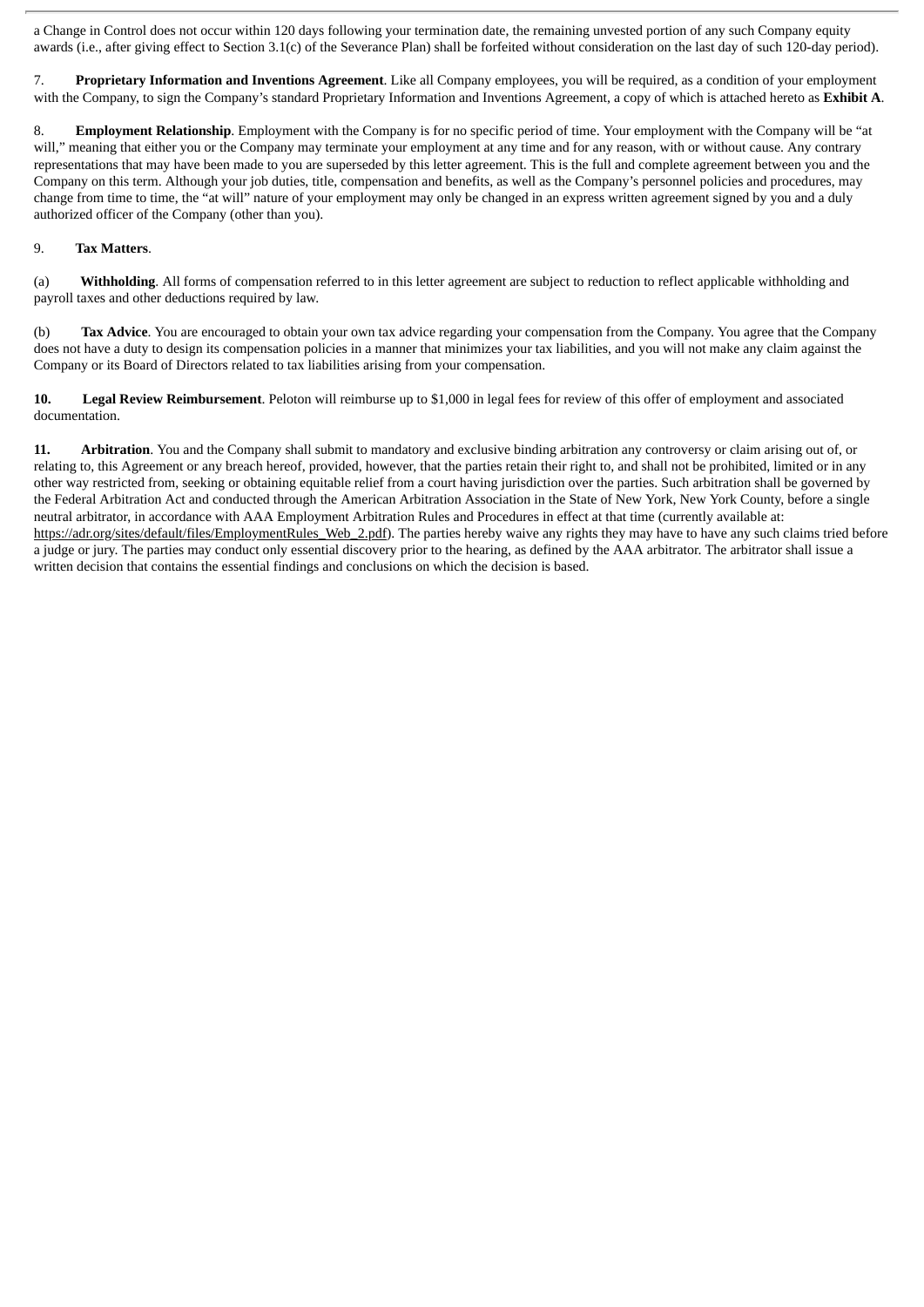You shall bear only those costs of arbitration you would otherwise bear had you brought a claim covered by this Agreement in court. Judgment upon the determination or award rendered by the arbitrator may be entered in any court having jurisdiction thereof.

**12. Coverage Under Directors' and Officers' Liability Insurance Policies; Indemnification.** The Company agrees to indemnify you to the maximum extent permitted by applicable law and the Company's by-laws for your services rendered as an officer and director of the Company and to maintain directors' and officers' liability insurance policies covering you on a basis no less favorable than provided to other directors and senior executives, which indemnification and coverage shall continue as to you even if you have ceased to be a director, officer or employee of the Company with respect to acts or omissions which occurred prior to such cessation.

**13. Interpretation, Amendment and Enforcement**. This letter agreement and Exhibit A constitute the complete agreement between you and the Company, contain all of the terms of your employment with the Company and supersede any prior agreements, representations or understandings (whether written, oral or implied) between you and the Company. This letter agreement may not be amended or modified, except by an express written agreement signed by both you and a duly authorized officer of the Company. The terms of this letter agreement and the resolution of any disputes as to the meaning, effect, performance or validity of this letter agreement or arising out of, related to, or in any way connected with, this letter agreement, your employment with the Company or any other relationship between you and the Company (the "Disputes") will be governed by New York law, excluding laws relating to conflicts or choice of law. You and the Company submit to the exclusive personal jurisdiction of the federal and state courts located in New York in connection with any Dispute or any claim related to any Dispute.

\* \* \* \* \*

We hope that you will accept our offer to join the Company. You may indicate your agreement with these terms and accept this offer by signing and dating both the enclosed duplicate original of this letter agreement and the enclosed Proprietary Information and Inventions Agreement and returning them to me. As required by law, your employment with the Company is contingent upon your providing legal proof of your identity and authorization to work in the United States. In addition, your employment is contingent on satisfactory review of a background check and upon your starting work with the Company on a future date which is to be decided upon by both parties.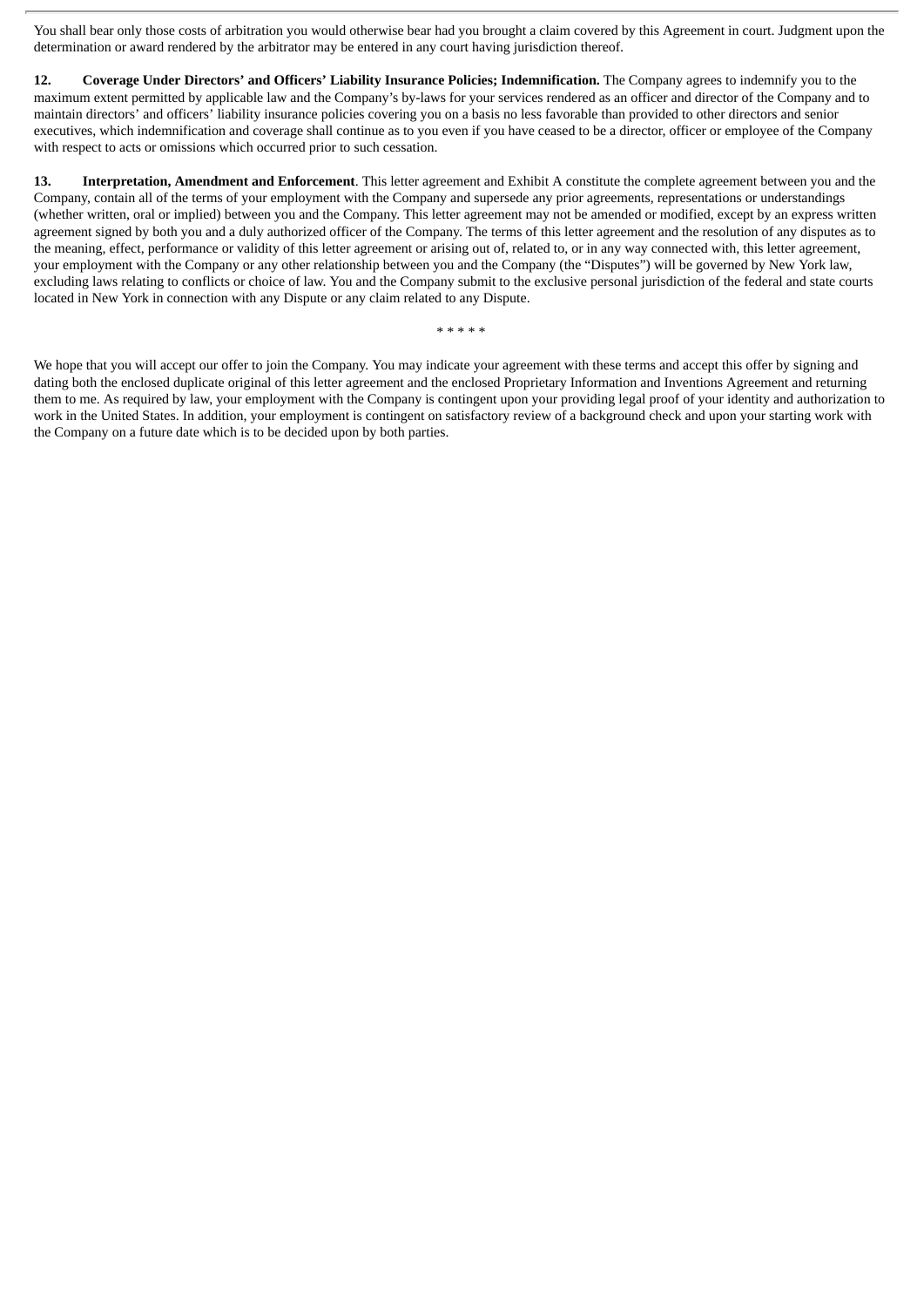If you have any questions, please feel free to reach out.

Very truly yours,

PELOTON INTERACTIVE, INC.

/s/ Barry McCarthy

**By**: Barry McCarthy

**Title**: Chief Executive Officer

I have read and accept this employment offer:

/s/ Elizabeth Coddington

Signature of Employee

**Dated**: June 6, 2022

**Attachment**

Exhibit A: Proprietary Information and Inventions Agreement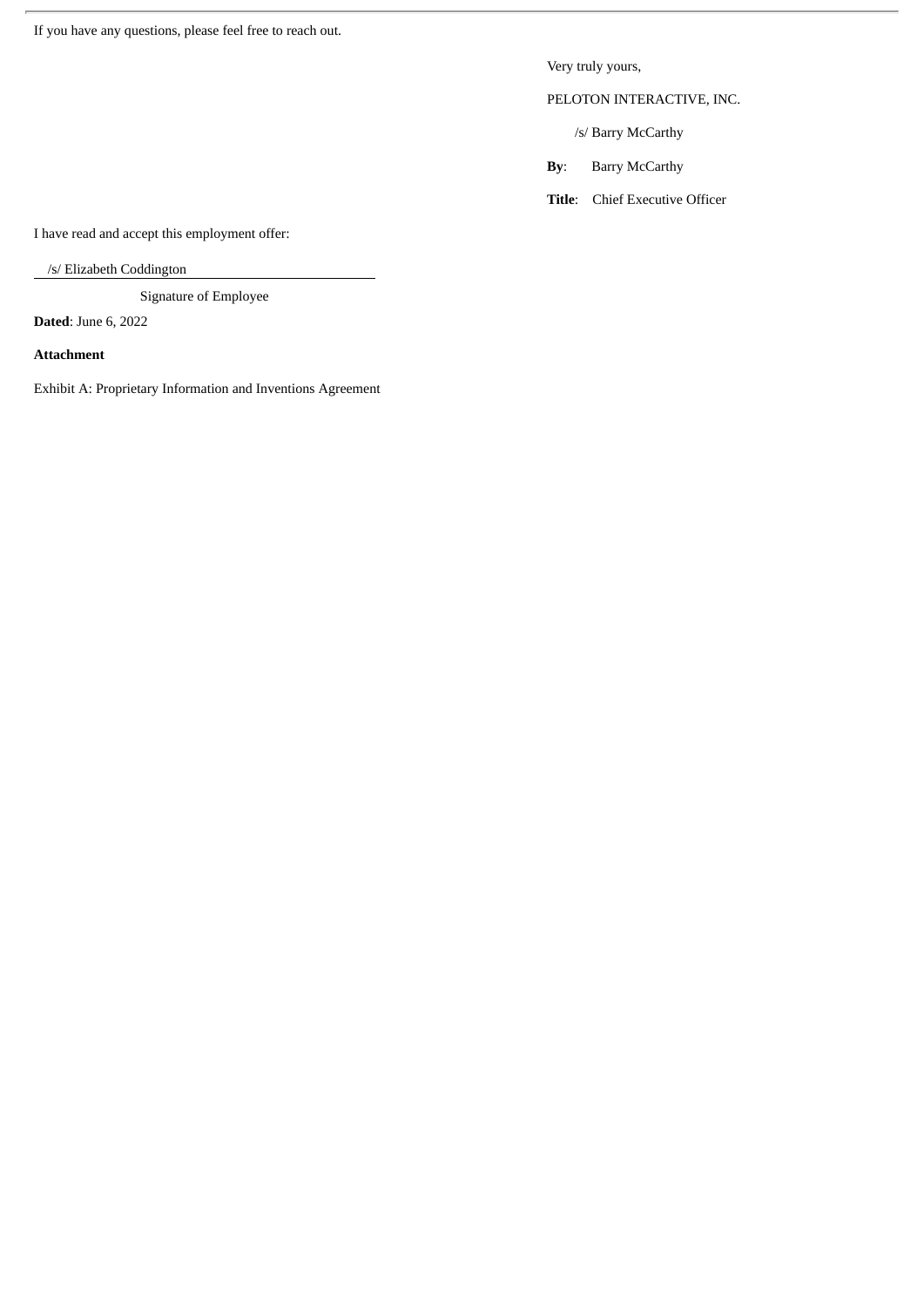#### **TRANSITION AND CONSULTING AGREEMENT**

<span id="page-9-0"></span>This Transition and Consulting Agreement (the "*Agreement*") is entered into by and between Jill Woodworth ("*Executive*") and Peloton Interactive, Inc., a Delaware corporation (the "*Company*"), effective as of June 6, 2022 (the "*Effective Date*").

# 1. Separation of Employment.

(a) Executive shall remain employed by the Company as an employee at-will on the terms contained herein from the Effective Date until June 13, 2022 (such date or any earlier date on which Executive's employment terminates, the "*Separation Date*"). From the Effective Date until the Separation Date (such period, the "*Transition Period*"), Executive will continue to serve as the Company's Chief Financial Officer. Effective as of the Separation Date, Executive's employment with the Company and all of its affiliates shall terminate, and Executive shall cease serving as the Company's Chief Financial Officer and shall be deemed to have resigned from all offices and directorships held at the Company and its affiliates. Executive agrees that, prior to the Separation Date, Executive will continue to perform her duties, responsibilities and functions to the Company as are usual and customary for Executive's position, and shall not engage in any other employment, occupation, consulting or other business activity.

(b) The parties hereto acknowledge and agree that certain employment offer letter by and between the Company and Executive, dated December 8, 2017 (the "*Employment Letter*"), is superseded by this Agreement.

# 2. Compensation; Accrued Obligations.

(a) During the Transition Period, the Company shall continue to pay Executive a base salary in the amount of \$750,000 per annum (the "*Salary*"), pro-rated to reflect any partial year of employment, and payable in accordance with the Company's normal payroll practices. The outstanding Company equity awards held by Executive as of the Effective Date (the "*Company Equity Awards*") will continue to vest and, if applicable, become exercisable during the Transition Period in accordance with their terms.

(b) Within 30 days following the Separation Date, the Company will pay to Executive (i) all accrued salary and, if required by the Company's applicable policies, all accrued, unused vacation / paid time off through the Separation Date and (ii) any unreimbursed business expenses incurred by Executive, in accordance with Company policy, prior to the Separation Date (collectively, the "*Accrued Obligations*").

(c) Following the Separation Date, Executive shall be entitled to retain or receive any vested amounts due to Executive under any employee benefit plan, program or policy of the Company, in any case pursuant to and in accordance with the terms and conditions of the applicable plan, program or policy.

# 3. Consulting Services.

(a) *Consulting Services*. During the period commencing on the Separation Date and ending on the date on which the consulting relationship established hereby is terminated in accordance with Section 3(c) (the "*Consulting Period*"), Executive shall provide the following agreedupon consulting services with regard to the business and operations of the Company, its subsidiaries and its affiliates as requested by the Company: (i) consultation and participation with Company matters as reasonably requested by the Company; and (ii) consultation and assistance with respect to services performed during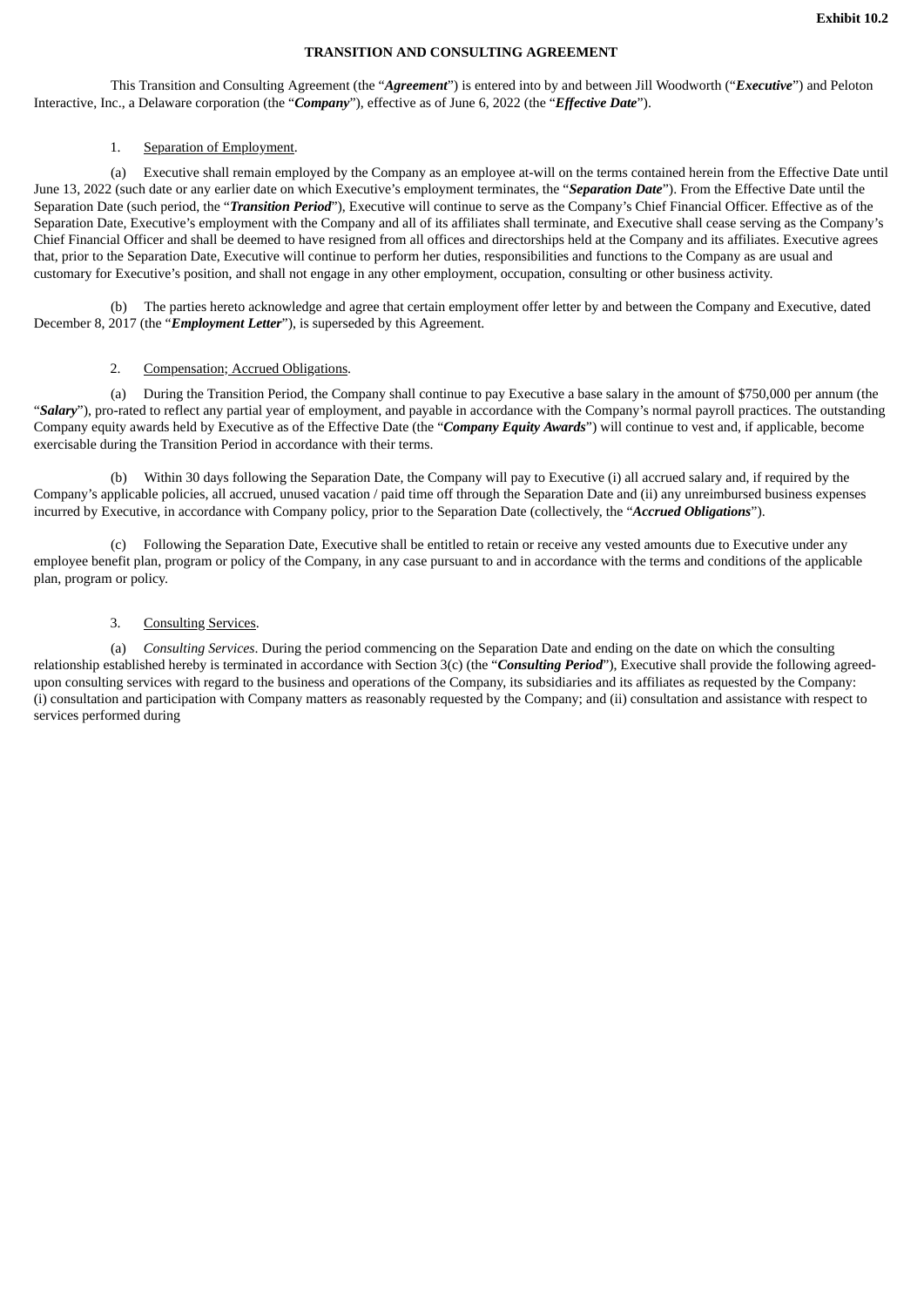the course of Executive's employment with the Company (collectively, the "*Services*"). In addition, Executive agrees to cooperate reasonably with the Company in accomplishing a smooth and orderly transition of Executive's prior employment responsibilities to other employees of the Company, particularly including pending matters of which Executive has the principal knowledge and background information. Notwithstanding the generality of the foregoing, the parties agree that Executive is expected to provide full-time Services during the initial three months during the Consulting Period.

(b) *Compensation for Consulting Services*. Subject to and conditioned upon (i) Executive's continued compliance with the Restrictive Covenants (as defined below) and (ii) Executive's execution and delivery to the Company of an effective release of claims in substantially the form attached hereto as Exhibit A (the "*Release*") on or within 53 days following the Separation Date, and the non-revocation of the Release during the seven day period following the date on which the Release is executed:

(i) During the Consulting Period, the Company shall pay Executive a fee (the "*Consulting Fee*") of \$62,500 per month as consideration for the Services, pro-rated for any partial month of Services. The monthly Consulting Fee shall be paid to Executive in arrears within ten days following the end of the calendar month in which such monthly Consulting Fee was earned.

(ii) In addition, the Company Equity Awards will continue to vest and, if applicable, become exercisable during the Consulting Period in accordance with their terms.

(iii) If Executive elects to receive continued healthcare coverage pursuant to the provisions of COBRA, the Company shall continue Executive's coverage and directly pay, or reimburse Executive for, the premium for Executive and Executive's covered dependents through the earlier of (i) the end of the three-month period following the Separation Date and (ii) the date that Executive and Executive's covered dependents become eligible for coverage under another employer's plans (the "*Continuation Period*"); provided, that as soon as administratively practicable following the date the Release becomes effective, the Company shall pay to Executive a cash lump-sum payment equal to the monthly premiums that would have been paid on behalf of Executive had such payments commenced on the Separation Date. Notwithstanding the foregoing, the Company may elect at any time during the Continuation Period that, in lieu of paying or reimbursing the premiums, the Company shall instead provide Executive with a monthly cash payment equal to the amount the Company would have otherwise paid pursuant to this Section 3(b)(iii), less applicable tax withholdings. The benefits provided in this subclause (iii) are referred to as the "*COBRA Benefits*".

# (c) *Termination of Consulting Services*.

(i) The Consulting Period shall terminate on the three-month anniversary of the Separation Date (the "*Anniversary Date*"); provided, however, that the Company may terminate the Consulting Period and the Services hereunder at any time prior to the Anniversary Date, for any reason, upon written notice to Executive. If the Consulting Period and the Services hereunder are terminated for any reason, then (i) the Company shall pay to Executive any portion of the Consulting Fee that has been earned but unpaid through the termination date and (ii) except as provided in Section 3(c)(ii) below, Executive shall forfeit all Consulting Fees payable with respect to periods of service following the termination date (if any) and also shall forfeit any Company Equity Award (or portion thereof) that remains unvested as of the termination date (after application of any accelerated vesting as described below). For the avoidance of doubt, if Executive terminates the Consulting Period and the Services hereunder prior to the Anniversary Date, Executive shall forfeit any entitlement to the payments and benefits set forth in Section 3(c)(ii).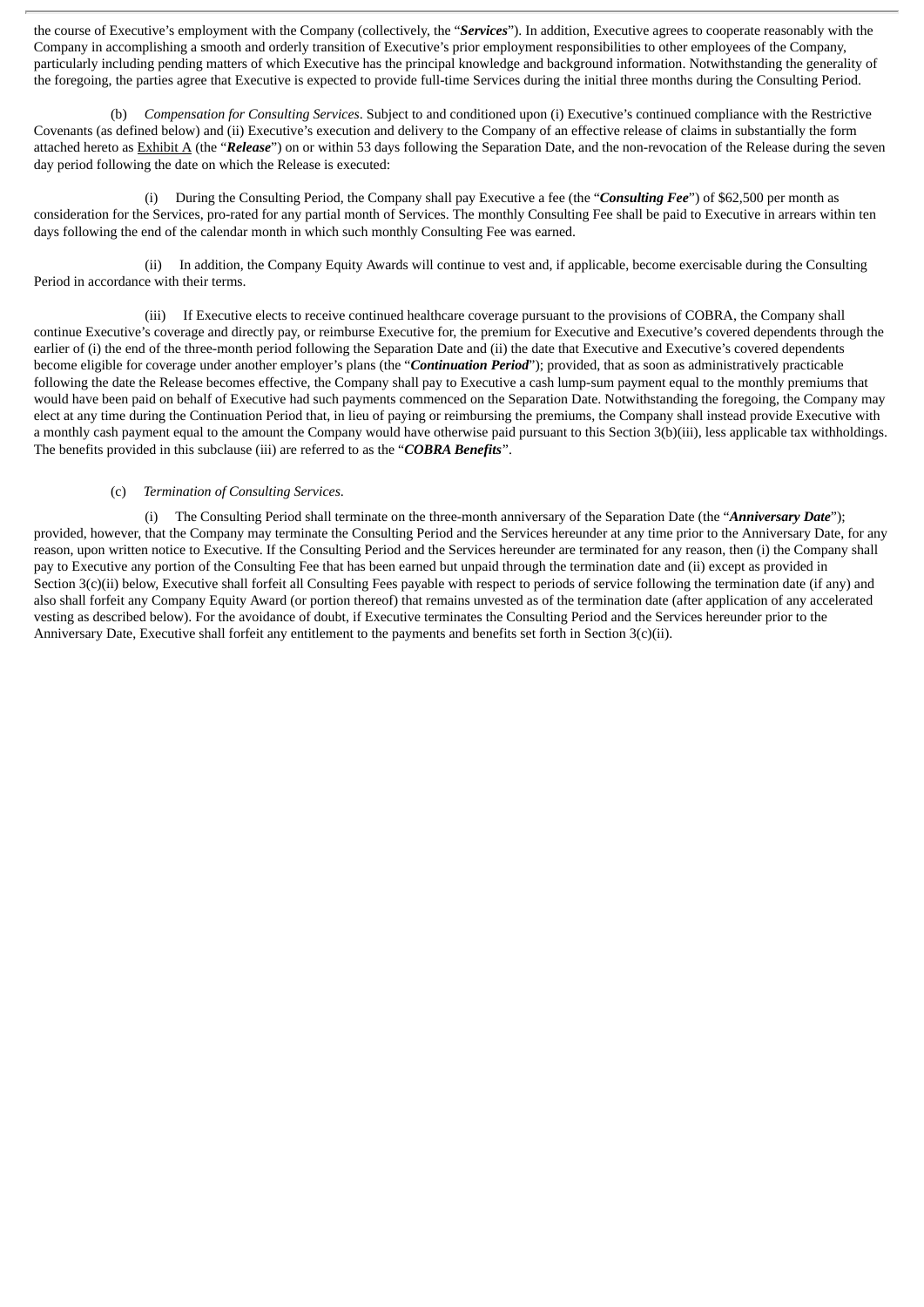(ii) If the Consulting Period and the Services hereunder terminate on the earlier of the Anniversary Date or the termination of the Consulting Period and the Services hereunder by reason of the Executive's death or Disability (within the meaning of the Company's long-term disability plan applicable to the Executive as of the Separation Date) or the Company's termination of the Consulting Period and the Services hereunder other than for Cause (as defined in the Company's Severance and Change in Control Plan (the "*Severance Plan*")), then, subject to and conditioned upon (i) Executive's continued compliance with the Restrictive Covenants and (ii) Executive's execution of a Release, on or within 21 days following the final date of the Consulting Period, and non-revocation of the Release during the seven day period following the date on which the Release is executed:

(A) If the Consulting Period ends prior to the Anniversary Date, (i) the Company shall pay to Executive the Consulting Fee that would have been payable during the remainder of the Consulting Period had the Consulting Period ended on the Anniversary Date, in accordance with the payment timing set forth in Section 3(b) and (ii) as of the final date of the Consulting Period (the "*Termination Date*"), the vesting of each outstanding Company Equity Award shall be continue with respect to the number of shares subject to each such Company Equity Award that would have vested through the Anniversary Date had Executive remained in service with the Company through such date;

(B) (i) the Company Equity Awards will continue to vest during the three month period following the Separation Date, and as of the Anniversary Date, the vesting of each outstanding Company Equity Award shall be accelerated with respect to the number of shares subject to each such Company Equity Award that would have vested through the 12-month anniversary of the Anniversary Date had Executive remained in service with the Company through such 12-month anniversary (for clarity, such accelerated vesting is in addition to any continued vesting pursuant to clause (A) above), and any then-remaining unvested Company Equity Awards shall be forfeited for no consideration and (ii) each vested Company Equity Award that is a stock option shall remain exercisable until the earlier of the original expiration date for such stock option and the 12-month anniversary of the Anniversary Date;

(C) the Company shall pay to Executive an amount equal to \$750,000, payable in a single lump sum within 60 days following the Termination Date; and

(D) the Company shall pay to Executive a cash payment equal to the cost of 12 months of healthcare coverage premiums for Executive and Executive's covered dependents, payable in a single lump sum within 60 days following the Termination Date.

(d) *Return of Company Property*. Executive agrees that she shall, prior to the end of the Consulting Period, return to the Company all documents of the Company and its affiliates (and all copies thereof) and all other Company or Company affiliate property that Executive has in her possession, custody or control. Such property includes, without limitation: (i) any materials of any kind that Executive knows contain or embody any proprietary or confidential information of the Company or an affiliate of the Company (and all reproductions thereof), (ii) portable electronic devices (including, but not limited to, tablet computers) unless otherwise mutually agreed, credit cards, entry cards, identification badges and keys, and (iii) any correspondence, drawings, manuals, letters, notes, notebooks, reports, programs, plans, proposals, financial documents, or any other documents concerning the customers, business plans, marketing strategies, products and/or processes of the Company or any of its affiliates and any information received from the Company or any of its affiliates regarding third parties.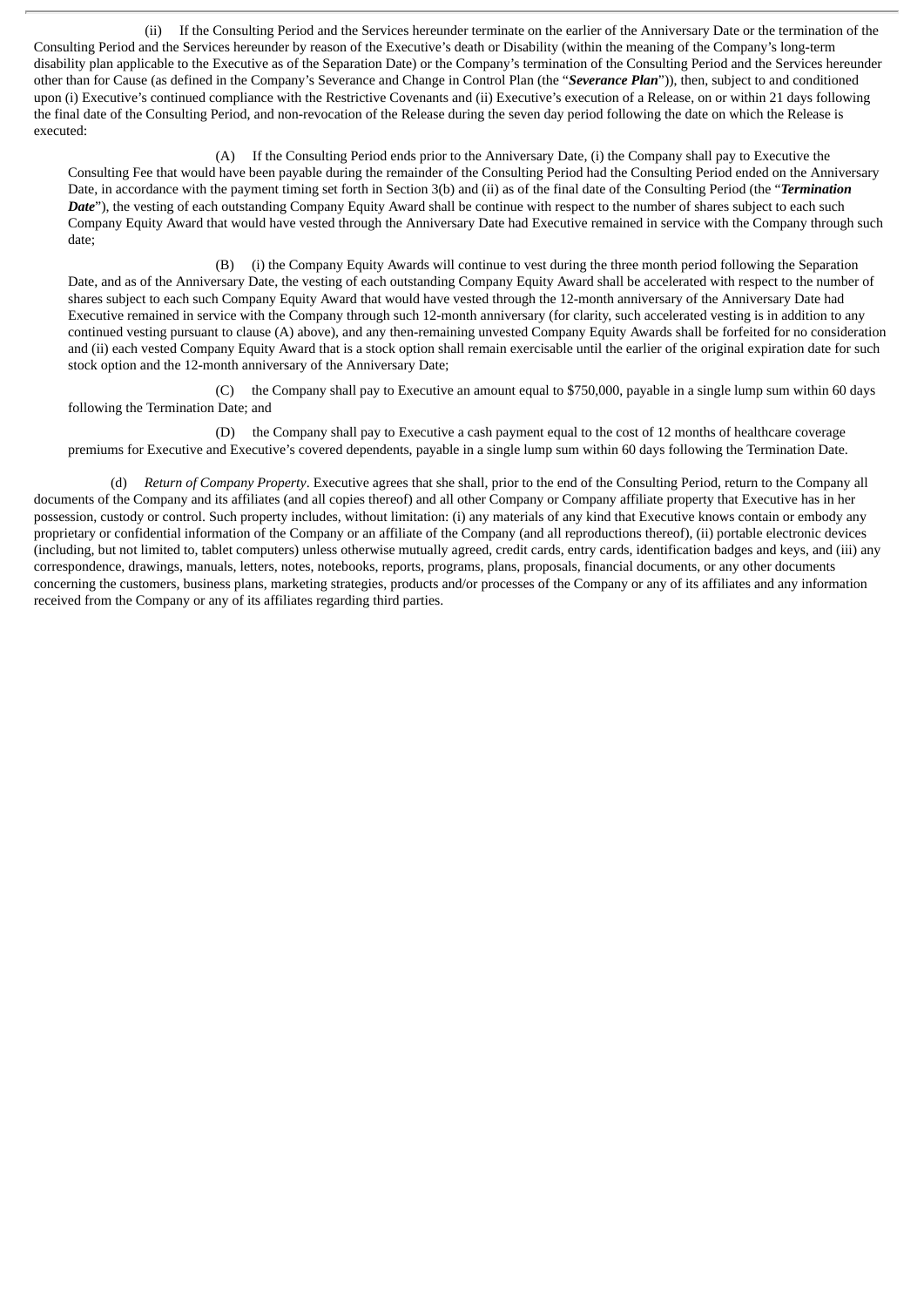4. Withholdings and Other Deductions. All compensation payable to Executive hereunder shall be subject to such withholdings and deductions as the Company is from time to time required to make pursuant to law, governmental regulation or order.

5. Warranty. Executive acknowledges that, upon receipt of the Accrued Obligations and the payments set forth herein, Executive has (i) received all monies and other benefits due to Executive as a result of her employment with and separation from the Company, and (ii) no right, title, or interest in or entitlement to any other payments or benefits other than as set forth in this Agreement. Executive further represents that she has not sustained a work-related injury or illness which she has not previously reported to the Company.

# 6. Protection of Confidential Information; No Assistance and No Disparagement.

(a) Executive acknowledges that during her employment with the Company, Executive had access to, received and had been entrusted with Confidential Information (as defined below), which is considered secret and/or proprietary and has great value to the Company and that except for Executive's engagement by the Company, Executive would not otherwise have access to such Confidential Information. Executive recognizes that all such Confidential Information is the property of the Company. Subject to Section 8, and in addition to Executive's obligations under Executive's Proprietary Information and Inventions Agreement with the Company, during and at all times after employment with the Company, Executive shall keep all of the Confidential Information in confidence and shall not disclose any of the same to any other person, except with the prior written consent of the Company. Executive shall use her best efforts to prevent publication or disclosure of any Confidential Information and shall not, directly or indirectly, cause the Confidential Information to be used for the gain or benefit of any party outside of the Company or for Executive's personal gain or benefit outside the scope of Executive's engagement by the Company.

(b) The term "*Confidential Information*", as used herein, means all information or material (i) which gives the Company a competitive business advantage or the opportunity of obtaining such advantage, (ii) the disclosure of which could be detrimental to the interests of the Company and/or its affiliates, (iii) which is owned by the Company and/or its affiliates, in which the Company and/or its affiliates has an interest, or which is valuable or unique, (iv) which is developed or used by the Company or any of its affiliates and which relates to the business, operations, employees, customers and/or clients of the Company or any of its affiliates, or (v) which is either (A) marked "Confidential Information", "Proprietary Information" or with another similar marking, or (B) from all the relevant circumstances should reasonably be assumed by Executive to be confidential and proprietary to the Company. Confidential Information may include, but is not limited to, trade secrets, inventions, drawings, file data, documentation, diagrams, specifications, know how, ideas, processes, formulas, models, flow charts, software in various stages of development, source codes, object codes, research and development procedures, research or development and test results, marketing techniques and materials, marketing and development plans, price lists, pricing policies, business plans, information relating to the Company and its customers and/or producers or other suppliers' identities, characteristics and agreements, financial information and projections, and employee files, in each case, whether disclosed or made available to Executive in writing, orally or by drawings or observation, or whether intangible or embodied in documentation, software, hardware or other tangible form. Confidential Information also includes any information described above which the Company obtains from another party and which the Company treats as proprietary or designates as Confidential Information, whether or not owned or developed by the Company. Notwithstanding the foregoing, Confidential Information shall not include any information which (x) contained in any filing with the Securities and Exchange Commission or is known to the public or becomes known to the public through no fault of Executive, (y) is received by Executive on a non-confidential basis from a person that is not bound by an obligation of confidentiality to the Company or its affiliates, or (z) was in Executive's possession prior to receipt from the Company or its affiliates, as evidenced by Executive's written records.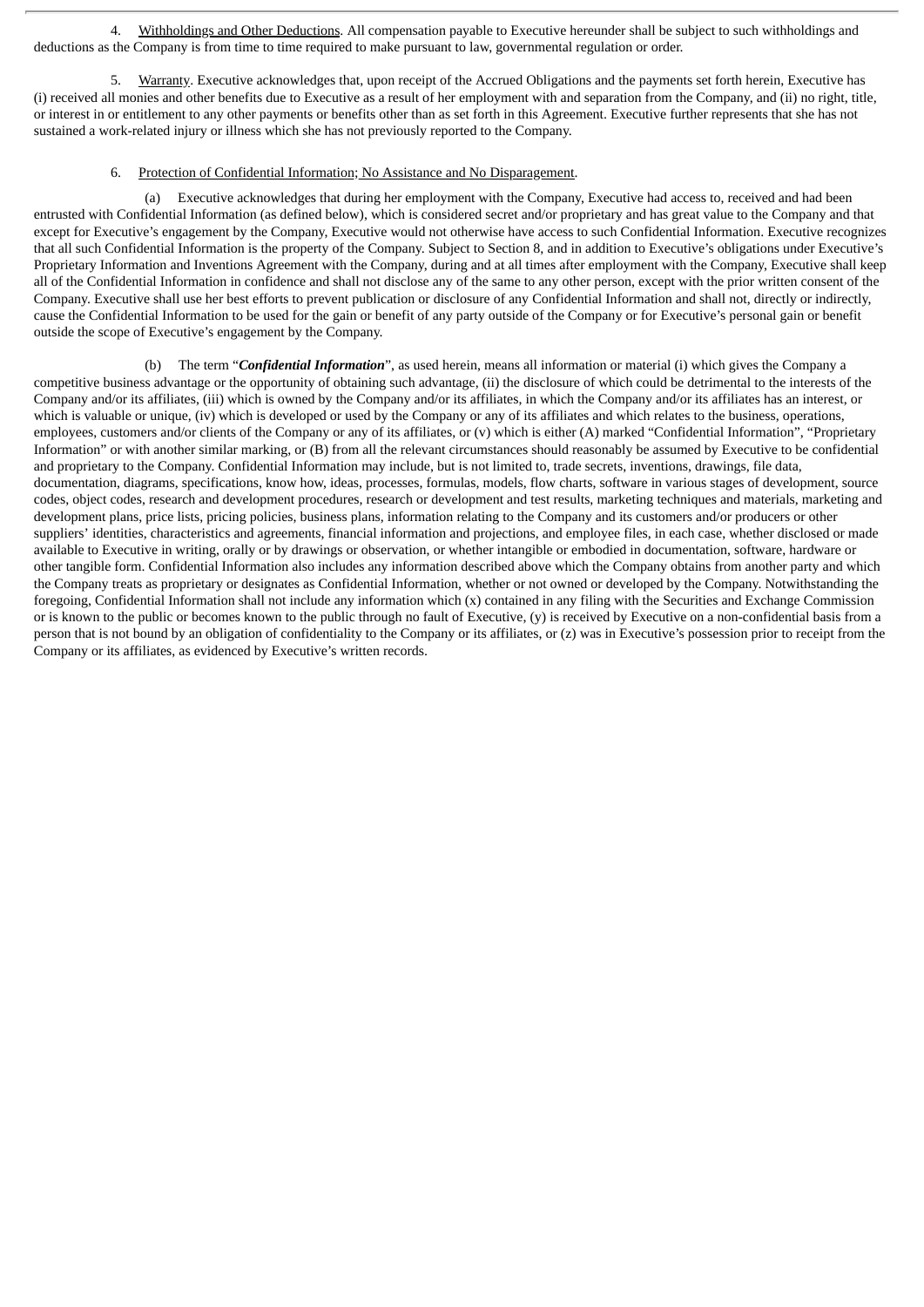(c) In addition, and subject to the exceptions set forth in Section 8 below, Executive acknowledges and agrees that Executive: (i) shall not provide any Confidential Information, including any advice or assistance derived from Executive's experience with the Company, to any competitor of the Company, shareholder of the Company, litigant or potential litigant against the Company, or any other third party (each, a "*Potential Adverse Party*"); (ii) shall not make, publicly or privately, written or oral, any statements that disparage, or would reasonably be expected to otherwise cause harm to, the business or reputation of the Company or any of its affiliates, and/or that are or would reasonably be expected to be harmful to or reflect negatively on any of the Company's or its affiliates' current or former officers or directors, policies, practices, decision-making, conduct, professionalism or compliance with standards or employees, advisors and agents as a group; and (iii) shall not aid, encourage, advise or otherwise assist any Potential Adverse Party in asserting, prosecuting or defending any claim, action or proceeding, undertaking any proxy contest, withhold campaign or other shareholder campaign or proxy solicitation, or making any other demands against the Company. Additionally, Executive further agrees to promptly notify the Company if any private (non-governmental) third party approaches Executive concerning any of the foregoing matters. The Executive will be provided with an opportunity to review and comment on the press release to be issued in connection with Executive's departure and the Company shall instruct its officers and directors to not publish or disseminate, directly or indirectly, any statements, whether written or oral, that are or would reasonably be expected to be harmful to or reflect negatively on the Executive's personal or business reputation.

7. Restrictive Covenants. Notwithstanding anything to the contrary contained herein, the parties acknowledge and agree that the restrictive covenants contained in Sections 6 and 9 of this Agreement, the Severance Plan (including with respect to non-competition, non-solicitation, cooperation and non-disparagement), and pursuant to the Company's Proprietary Information and Inventions Agreement signed by Executive (collectively, the "*Restrictive Covenants*") shall remain in full force and effect in accordance with their terms and Executive shall continue to be bound by their terms. Notwithstanding the foregoing, the Company agrees that it shall not be deemed a breach of Executive's Restrictive Covenants to accept employment or provide services to a non-competitive division of a diversified company (even if such company also has a division that competes with the Company), nor shall it be deemed a breach of Executive's Restrictive Covenants to make a financial investment in a company that has diversified divisions (even if such company also has a division that competes with the Company).

8. Exceptions. Notwithstanding anything in this Agreement or the Severance Plan to the contrary, nothing contained in this Agreement or the Severance Plan shall prohibit either party to this Agreement (or either party's attorney(s)) from (i) filing a charge with, reporting possible violations of federal law or regulation to, participating in any investigation by, or cooperating with the U.S. Equal Employment Opportunity Commission, the U.S. Securities and Exchange Commission ("*SEC*"), the Financial Industry Regulatory Authority ("*FINRA*"), the Equal Employment Opportunity Commission, the National Labor Relations Board, the Occupational Safety and Health Administration, the U.S. Commodity Futures Trading Commission, the U.S. Department of Justice or any other securities regulatory agency, self-regulatory authority or federal, state or local regulatory authority (collectively, "*Government Agencies*"), or making other disclosures that are protected under the whistleblower provisions of applicable law or regulation, (ii) communicating directly with, cooperating with, or providing information (including trade secrets) in confidence to any Government Agencies for the purpose of reporting or investigating a suspected violation of law, or from providing such information to such party's attorney(s) or in a sealed complaint or other document filed in a lawsuit or other governmental proceeding, and/or (iii) receiving an award for information provided to any Government Agency. Pursuant to 18 USC Section 1833(b), Executive acknowledges that (1) Executive will not be held criminally or civilly liable under any federal or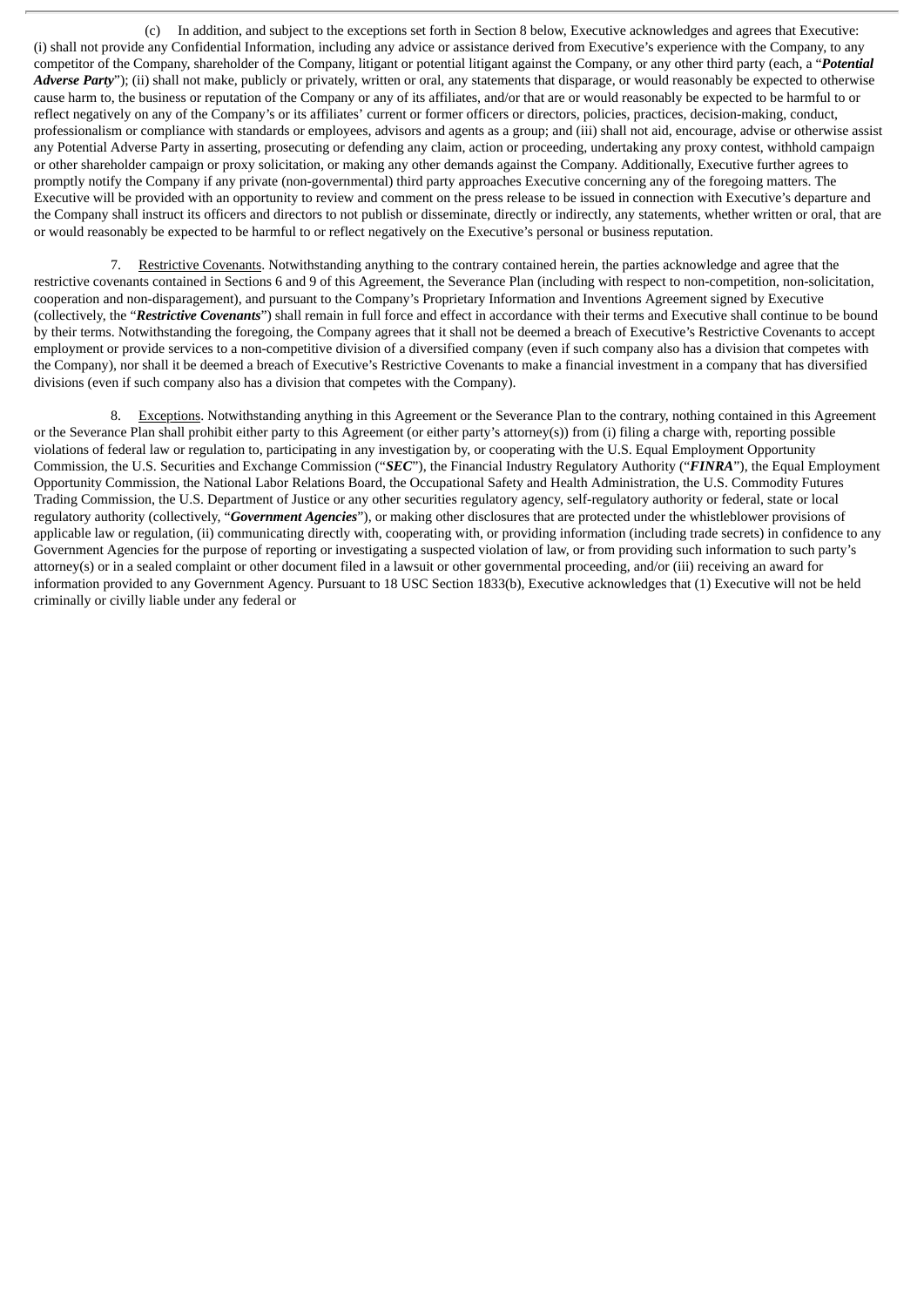state trade secret law for the disclosure of a trade secret that is made: (x) in confidence to a federal, state, or local government official, either directly or indirectly, or to an attorney, and solely for the purpose of reporting or investigating a suspected violation of law; or (y) in a complaint or other document filed in a lawsuit or other proceeding, if such filing is made under seal, and (2) if Executive files a lawsuit for retaliation by the Company or its affiliates for reporting a suspected violation of law, Executive may disclose the trade secret to her attorney and use the trade secret information in the court proceeding, if Executive files any document containing the trade secret under seal and does not disclose the trade secret, except pursuant to court order. Further, nothing in this Agreement is intended to or shall preclude either party from providing truthful testimony in response to a valid subpoena, court order, regulatory request or other judicial, administrative or legal process or otherwise as required by law. If Executive is required to provide testimony, then unless otherwise directed or requested by a Governmental Agency or law enforcement, Executive shall notify the Company in writing as promptly as practicable after receiving any such request of the anticipated testimony and at least ten days prior to providing such testimony (or, if such notice is not possible under the circumstances, with as much prior notice as is possible) to afford the Company a reasonable opportunity to challenge the subpoena, court order or similar legal process.

9. Ongoing Cooperation. Subject to Section 8, Executive agrees that Executive will assist and cooperate with the Company and its affiliates (i) concerning reasonable requests for information about the business of the Company or its affiliates or Executive's involvement and participation therein, (ii) in connection with the defense, prosecution or investigation of any claims or actions now in existence or which may be brought in the future against or on behalf of the Company or its subsidiaries or affiliates, including any proceeding before any arbitral, administrative, judicial, legislative, or other body or agency, including testifying in any proceeding to the extent such claims, actions, investigations or proceedings relate to services performed or required to be performed by Executive, pertinent knowledge possessed by Executive, or any act or omission by Executive, and (iii) and in connection with any investigation or review by any federal, state or local regulatory, quasi- or self-regulatory or self-governing authority or organization (including, without limitation, the SEC and FINRA) as any such investigation or review relates to services performed or required to be performed by Executive, pertinent knowledge possessed by Executive, or any act or omission by Executive. Executive's full reasonable cooperation shall include, but not be limited to, being available to meet and speak with officers or employees of the Company, its affiliates and/or their counsel at reasonable times and locations, executing documents Executive knows to be accurate and truthful, appearing at the Company's request as a witness at depositions, trials or other proceedings without the necessity of a subpoena, and taking such other actions as may reasonably be requested by the Company and/or its counsel to effectuate the foregoing. In requesting such services, the Company will consider other commitments that Executive may have at the time of the request and shall reimburse Executive for reasonable expenses consistent with expense reimbursement for senior executives of the Company.

# 10. Code Section 409A.

(a) To the extent applicable, this Agreement shall be interpreted in accordance with Section 409A of the Code and Department of Treasury regulations and other interpretive guidance issued thereunder, including without limitation any such regulations or other such guidance that may be issued after the Effective Date (collectively, "*Section 409A*"). Notwithstanding any provision of this Agreement to the contrary, in the event that following the Effective Date, the Company determines that any compensation or benefits payable under this Agreement may be subject to Section 409A, the Company may adopt such amendments to this Agreement or adopt other policies or procedures (including amendments, policies and procedures with retroactive effect), or take any other actions that the Company determines are necessary or appropriate to preserve the intended tax treatment of the compensation and benefits payable hereunder, including without limitation actions intended to (i) exempt the compensation and benefits payable under this Agreement from Section 409A, and/or (ii) comply with the requirements of Section 409A, provided, however, that this Section 10 does not, and shall not be construed so as to, create any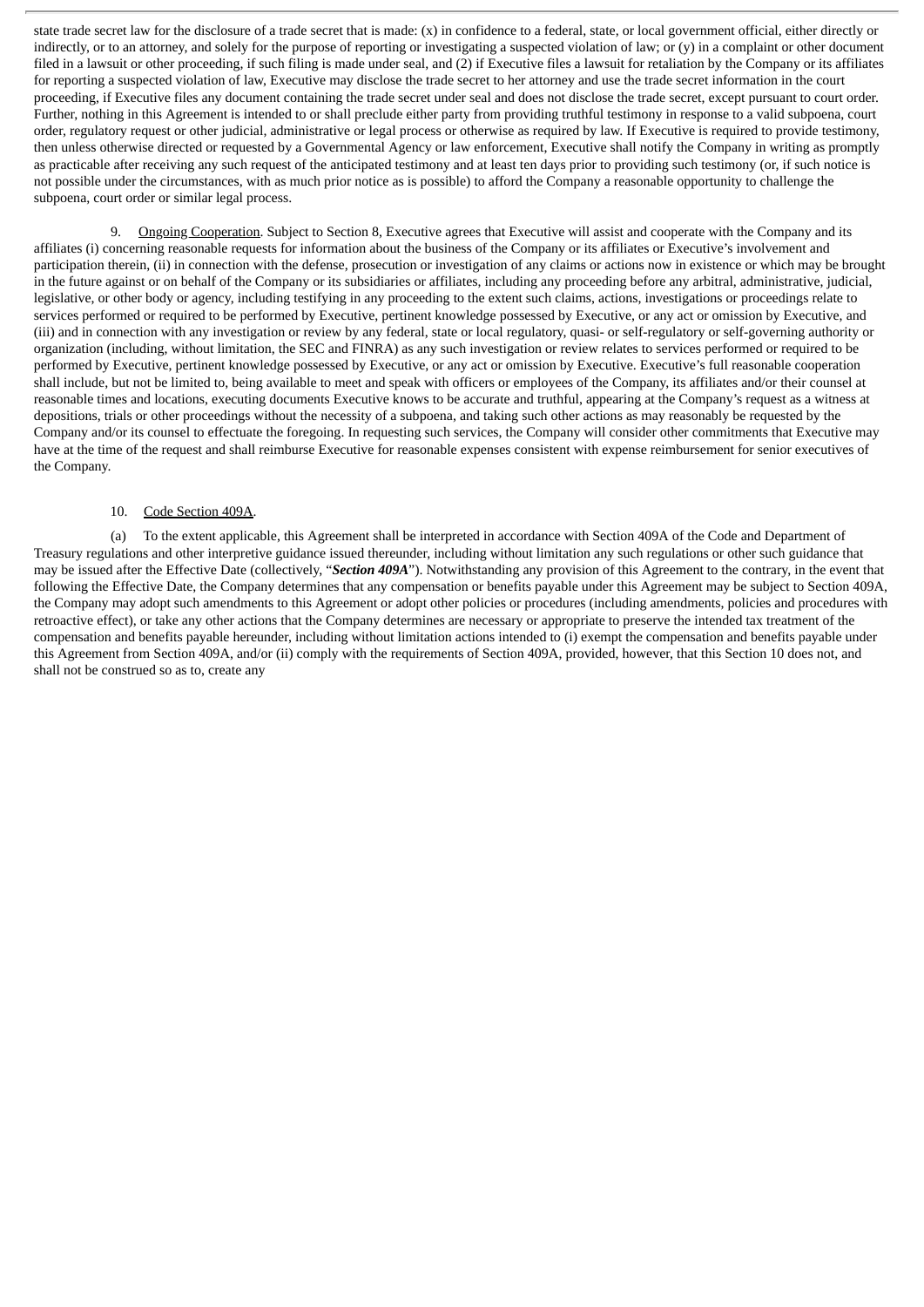obligation on the part of the Company to adopt any such amendments, policies or procedures or to take any other such actions. In no event shall the Company, its affiliates or any of their respective officers, directors or advisors be liable for any taxes, interest or penalties imposed under Section 409A or any corresponding provision of state or local law.

(b) Any right under this Agreement to a series of installment payments shall be treated as a right to a series of separate payments. Any payments subject to Section 409A that are subject to execution of a waiver and release which may be executed and/or revoked in a calendar year following the calendar year in which the payment event (such as termination of employment) occurs shall commence payment only in the calendar year in which the consideration period or, if applicable, release revocation period ends, as necessary to comply with Section 409A. All payments of nonqualified deferred compensation subject to Section 409A to be made upon a termination of employment under this Agreement may only be made upon Executive's "separation from service" (within the meaning of Section 409A).

(c) Notwithstanding anything to the contrary in this Agreement, no compensation or benefits shall be paid to Executive during the six-month period following Executive's "separation from service" with the Company (within the meaning of Section 409A) if the Company determines that paying such amounts at the time or times indicated in this Agreement would be a prohibited distribution under Section 409A(a)(2)(B)(i) of the Code. If the payment of any such amounts is delayed as a result of the previous sentence, then on the first business day following the end of such six-month period (or such earlier date upon which such amount can be paid under Section 409A without resulting in a prohibited distribution, including as a result of Executive's death), the Company shall pay Executive a lump-sum amount equal to the cumulative amount that would have otherwise been payable to Executive during such period (without interest).

11. Breach. In the event Executive materially breaches Section 7 (including the Restrictive Covenants), any outstanding obligations of the Company hereunder shall immediately terminate (after written notice and a reasonable opportunity to cure), and the Company's covenants hereunder shall be deemed null and void in their entirety.

12. Governing Law. This Agreement shall be construed under the laws of the State of New York, both procedural and substantive.

13. Waiver. The failure to enforce any provision of this Agreement shall not be construed to be a waiver of such provision or to affect the validity of this Agreement or the right of any party to enforce this Agreement.

14. Headings. The headings in this Agreement are provided solely for convenience, and are not intended to be part of, nor to affect or alter the interpretation or meaning of, this Agreement.

15. Severability. If any sentence, phrase, section, subsection or portion of this Agreement is found to be illegal or unenforceable, such action shall not affect the validity or enforceability of the remaining sentences, phrases, sections, subsections or portions of this Agreement, which shall remain fully valid and enforceable.

16. Assignment. This Agreement is personal to Executive and, without the prior written consent of the Company, shall not be assignable by Executive other than by will or the laws of descent and distribution. This Agreement shall inure to the benefit of and be enforceable by Executive's legal representatives. This Agreement shall inure to the benefit of and be binding upon the Company and its respective successors and assigns.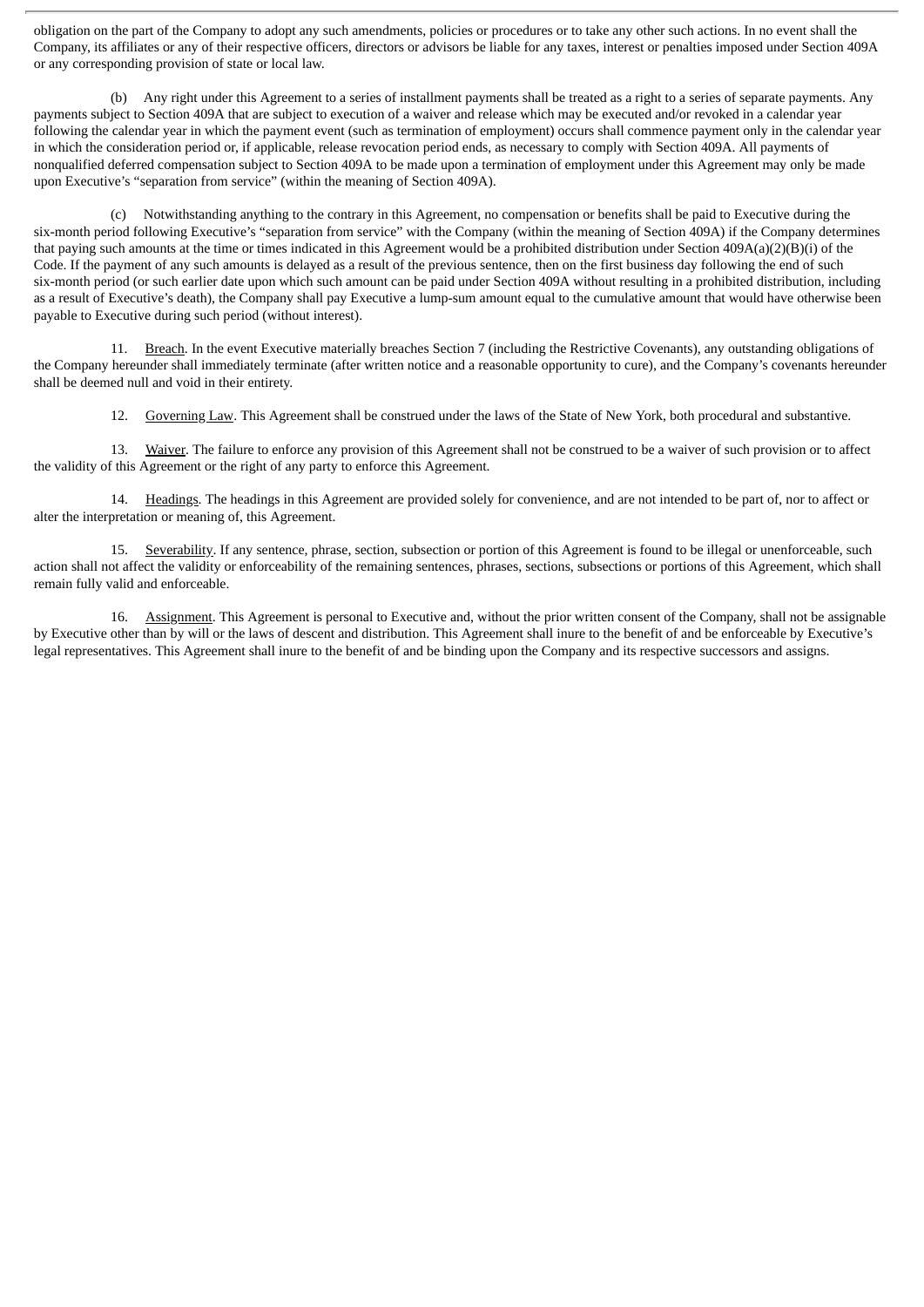17. Ambiguities. Both parties have participated in the negotiation of this Agreement and, thus, it is understood and agreed that the general rule that ambiguities are to be construed against the drafter shall not apply to this Agreement. In the event that any language of this Agreement is found to be ambiguous, each party shall have an opportunity to present evidence as to the actual intent of the parties with respect to any such ambiguous language.

18. Entire Agreement / Amendments. This Agreement (including the exhibits here), constitutes the entire agreement between the parties concerning the subject matter hereof. All prior discussions and negotiations have been and are merged and integrated into, and are superseded by, this Agreement, including the Employment Letter, but excluding the Severance Plan, any award agreements evidencing the Company Equity Awards (as amended by this Agreement) and the Company's Proprietary Information and Inventions Agreement signed by Executive. Executive acknowledges and agrees that the payments and benefits set forth herein constitute full and complete satisfaction of the Company's obligations to Executive under the Severance Plan, and Executive shall have no right, title or interest in any payments or benefits under the Severance Plan (except as provided herein). No amendments to this Agreement will be valid unless written and signed by Executive and an authorized representative of the Company.

19. Counterparts. This Agreement may be executed in several counterparts, each of which shall be deemed to be an original, but all of which together will constitute one and the same Agreement.

20. Consultation with Counsel. Executive acknowledges (i) that Executive has thoroughly read and considered all aspects of this Agreement, that Executive understands all its provisions and that Executive is voluntarily entering into this Agreement, (ii) that she has been represented by, or had the opportunity to be represented by independent counsel of her own choice in connection with the negotiation and execution of this Agreement and has been advised to do so by the Company, and (iii) that she has read and understands the Agreement, is fully aware of its legal effect, and has entered into it freely based on her own judgment. Without limiting the generality of the foregoing, Executive acknowledges that she has had the opportunity to consult with her own independent tax advisors with respect to the tax consequences to her of this Agreement, and that she is relying solely on the advice of her independent advisors for such purposes.

21. Dispute Resolution. Section 8.4 of the Severance Plan is hereby incorporated by reference and shall apply, mutatis mutandis, to the provisions set forth herein.

22. Notices. All notices, requests and other communications hereunder shall be in writing and shall be delivered by courier or other means of personal service (including by means of a nationally recognized courier service or professional messenger service), or sent by email and also mailed first class, postage prepaid, by certified mail, return receipt requested, in all cases addressed to:

If to Executive: at Executive's most recent address on the records of the Company

If to the Company: Peloton Interactive, Inc. 441 Ninth Avenue, 6th Floor New York, NY 10001 Attention: Chief Legal Officer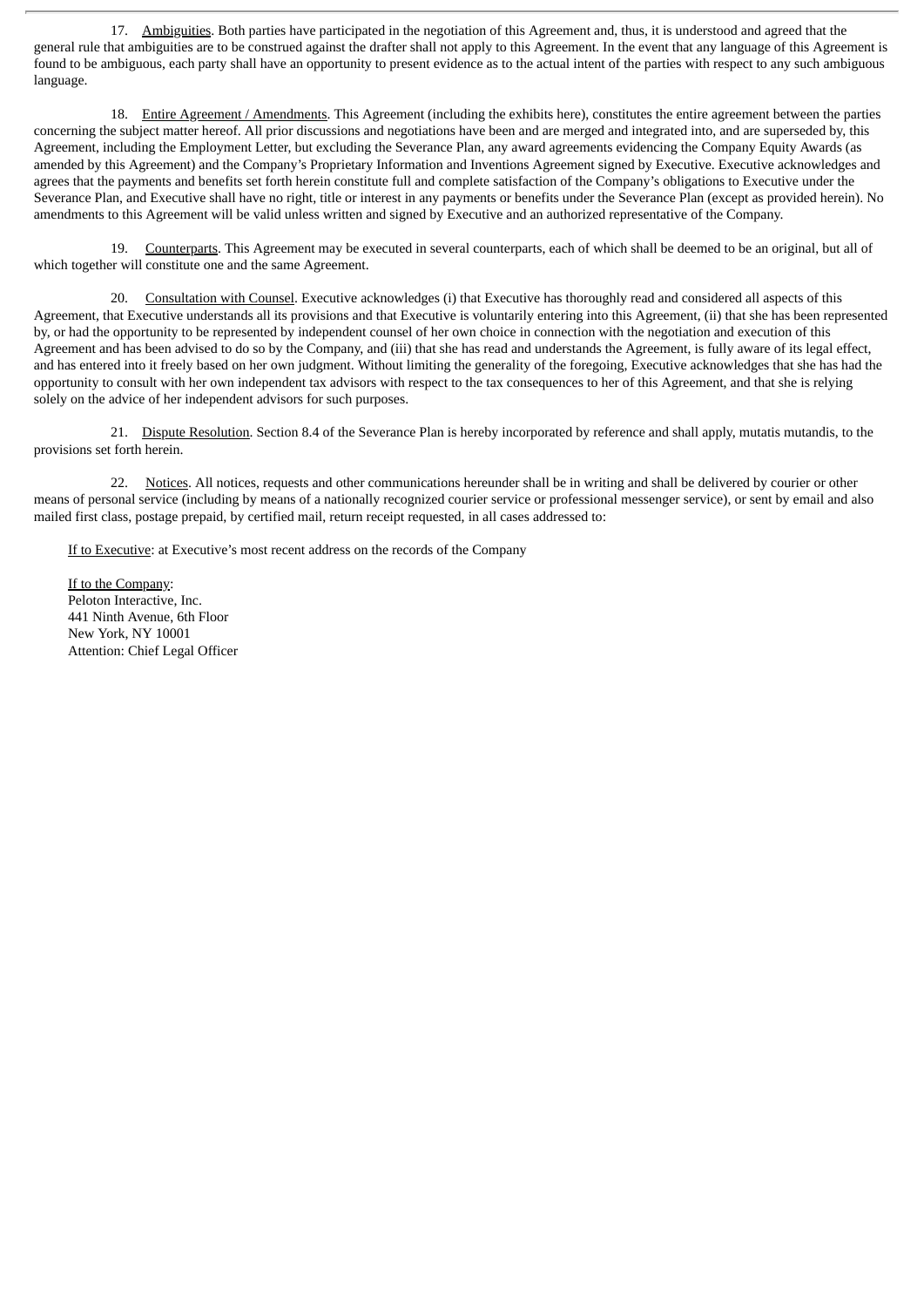All notices, requests and other communications shall be deemed given on the date of actual receipt or delivery as evidenced by written receipt, acknowledgement or other evidence of actual receipt or delivery to the address. In case of service by telecopy, a copy of such notice shall be personally delivered or sent by registered or certified mail, in the manner set forth above, within three business days thereafter. Any party hereto may from time to time by notice in writing served as set forth above designate a different address or a different or additional person to which all such notices or communications thereafter are to be given.

23. Indemnification. Both parties acknowledge and agree that notwithstanding anything contained to the contrary therein, Executive shall continue to be indemnified (and receive advancement of expenses) to the extent provided for in the Executive's indemnification agreement with the Company, provided that, Executive shall be indemnified (and receive advancement of expenses) under such agreement as if Executive continued to be a full-time executive of the Company during the Consulting Period.

24. Attorneys' Fees. The Company shall promptly pay or reimburse the Executive for the reasonable attorneys' fees and costs incurred by the Executive in connection with negotiating this Agreement, up to \$10,000.

[*Signature page follows*]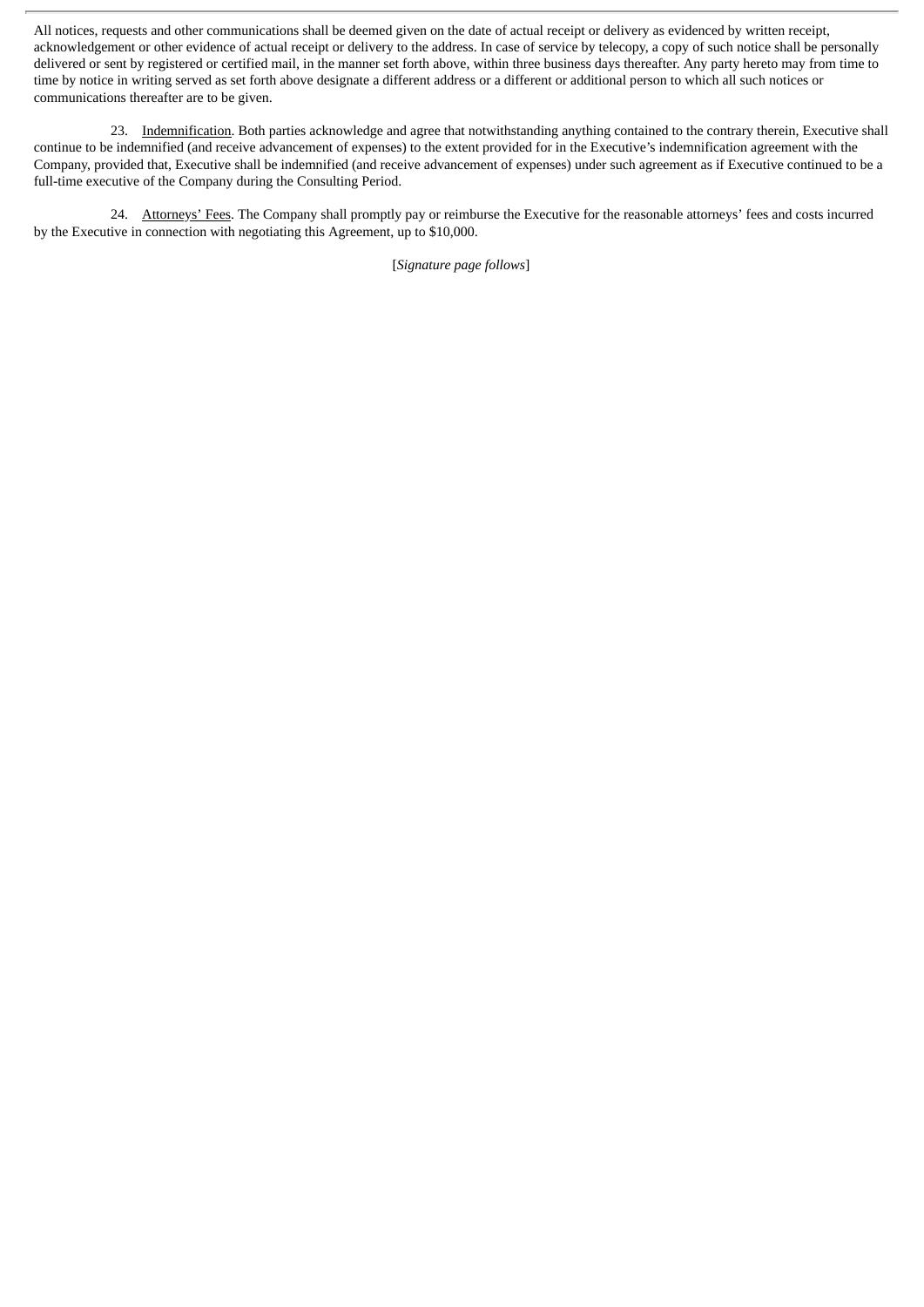IN WITNESS WHEREOF, Executive has hereunto set Executive's hand and the Company has caused these presents to be executed in its name on its behalf, all as of the day and year set forth below.

Dated: June 5, 2022

Dated: June 6, 2022 /s/ Jill Woodworth Jill Woodworth

/s/ Hisao Kushi

Peloton Interactive, Inc. Name: Hisao Kushi Title: Chief Legal Officer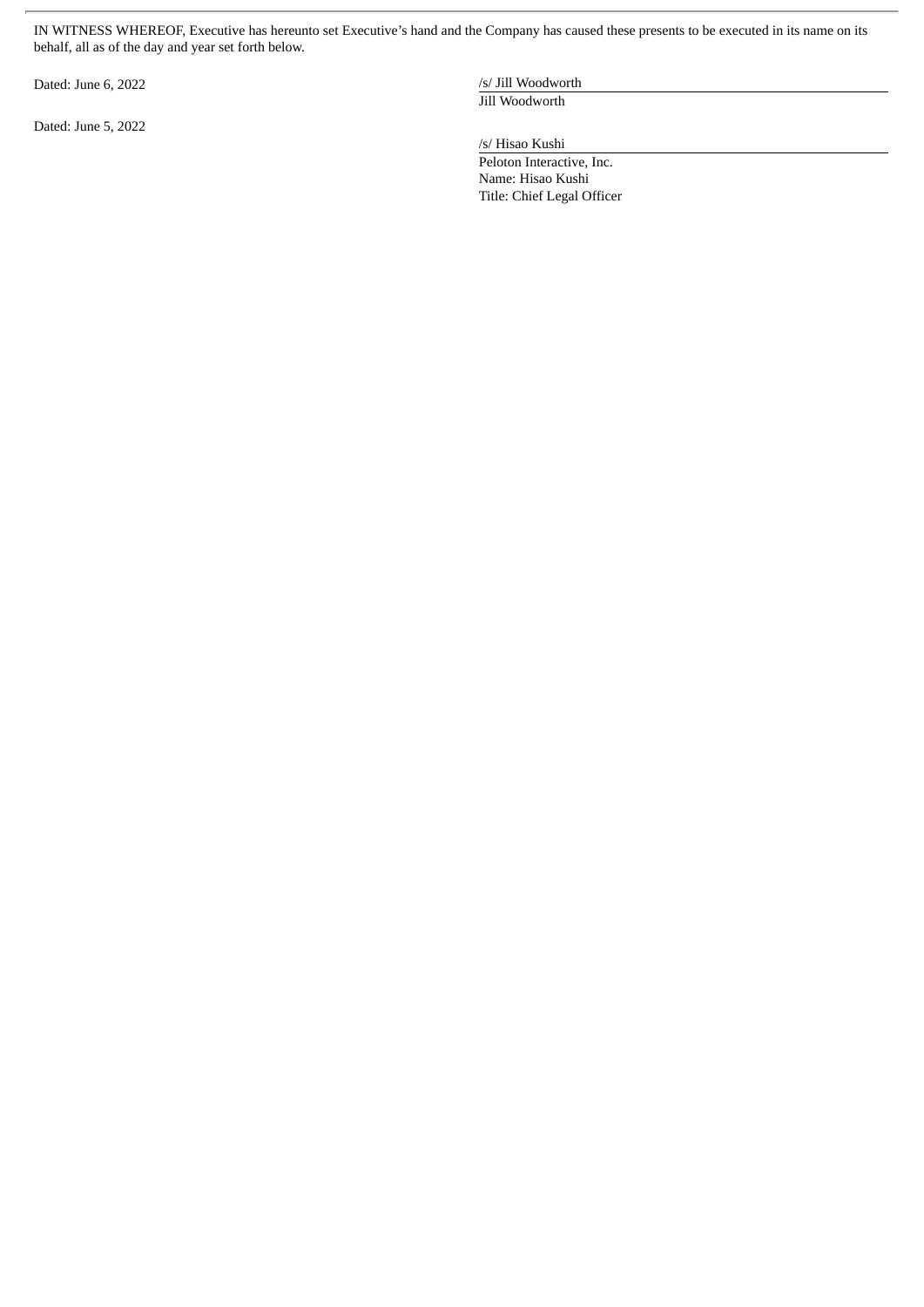#### **EXHIBIT A GENERAL RELEASE**

1. Release For valuable consideration, the receipt and adequacy of which are hereby acknowledged, the undersigned does hereby release and forever discharge the "*Releasees*" hereunder, consisting of Peloton Interactive, Inc., a Delaware corporation (the "*Company*"), and the Company's partners, subsidiaries, associates, affiliates, successors, heirs, assigns, agents, directors, officers, employees, representatives, lawyers, insurers, and all persons acting by, through, under or in concert with them, or any of them, of and from any and all manner of action or actions, cause or causes of action, in law or in equity, suits, debts, liens, contracts, agreements, promises, liability, claims, demands, damages, losses, costs, attorneys' fees or expenses, of any nature whatsoever, known or unknown, fixed or contingent (hereinafter called "*Claims*"), which the undersigned now has or may hereafter have against the Releasees, or any of them, by reason of any matter, cause, or thing whatsoever from the beginning of time to the date hereof. The Claims released herein include, without limiting the generality of the foregoing, any Claims in any way arising out of, based upon, or related to the employment, the terms and conditions of employment or termination of employment of the undersigned by the Releasees, or any of them (including, but not limited to, any alleged discrimination, harassment or retaliation); any alleged breach of any express or implied contract of employment; any alleged torts, or other alleged legal restrictions on Releasees' right to terminate the employment of the undersigned; any alleged wrongful discharge, whistleblowing, detrimental reliance, defamation, slander, libel, intentional and negligent emotional distress or compensatory and/or punitive damages; common law, including but not limited to any alleged wrongful or retaliatory discharge in violation of public policy, breach of the covenant of good faith and fair dealing, interference with contractual relations or prospective business advantage, invasion of privacy, false imprisonment, and/or fraud; rights to attorneys' fees, costs, disbursements and/or the like; and any alleged violation of any federal, state or local statute or ordinance including, without limitation, Title VII of the Civil Rights Act of 1964, the Age Discrimination in Employment Act, the Older Workers Benefit Protection Act, the Americans with Disabilities Act, Sections 1981 through 1988 of Title 42 of the United States Code, the National Labor Relations Act, the Employee Retirement Income Security Act, all claims under the Family and Medical Leave Act and Worker Adjustment and Retraining Notification Act, and all other federal, state and local leave and/or WARN laws; and any claim(s) under the New York State Human Rights Law; the New York City Administrative Code; the New York Labor Law; the New York Minimum Wage Act; the statutory provisions regarding retaliation/discrimination under the New York Worker's Compensation Law; the New York City Earned Sick Time Act; the New York City Human Rights Law; the New York State budgetary measures; the Stop Sexual Harassment in the Workplace Act; and all claims arising under Connecticut Family and Medical Leave Act, Conn. Gen. Stat. Ann. 31-51kk et seq; Connecticut's whistleblower law, Conn. Gen. Stat. Ann. 31-51m; Connecticut's free speech law, Conn. Gen. Stat. Ann. 31-51q; the Connecticut Fair Employment Practices Act, Conn. Gen. Stat. Ann. 46a-58, et seq.; Connecticut's minimum wage and wage payment laws, Conn. Gen. Stat. Ann. 31-58 to 31-76m; and/or the anti-retaliation provision of Connecticut's workers' compensation statute, Conn. Gen. Stat. Ann. 31-290a.

2. Claims Not Released. Notwithstanding the foregoing, this general release (the "*Release*") shall not operate to release any rights or claims of the undersigned (i) to payments or benefits under Section [3(b) / 3(c)] of the Transition and Consulting Agreement, effective June 6, between the Company and the undersigned, with respect to the payments and benefits provided in exchange for this Release, (ii) to accrued or vested benefits the undersigned may have, if any, as of the date hereof under any applicable plan, policy, practice, program, contract or agreement with the Company, (iii) to any Claims, including claims for indemnification and/or advancement of expenses arising under any indemnification agreement between the undersigned and the Company or under the bylaws, certificate of incorporation or other similar governing document of the Company, (iv) to any Claims which cannot be waived by an employee under applicable law or (v) with respect to the undersigned's right to communicate directly with, cooperate with, or provide information to, any federal, state or local government regulator.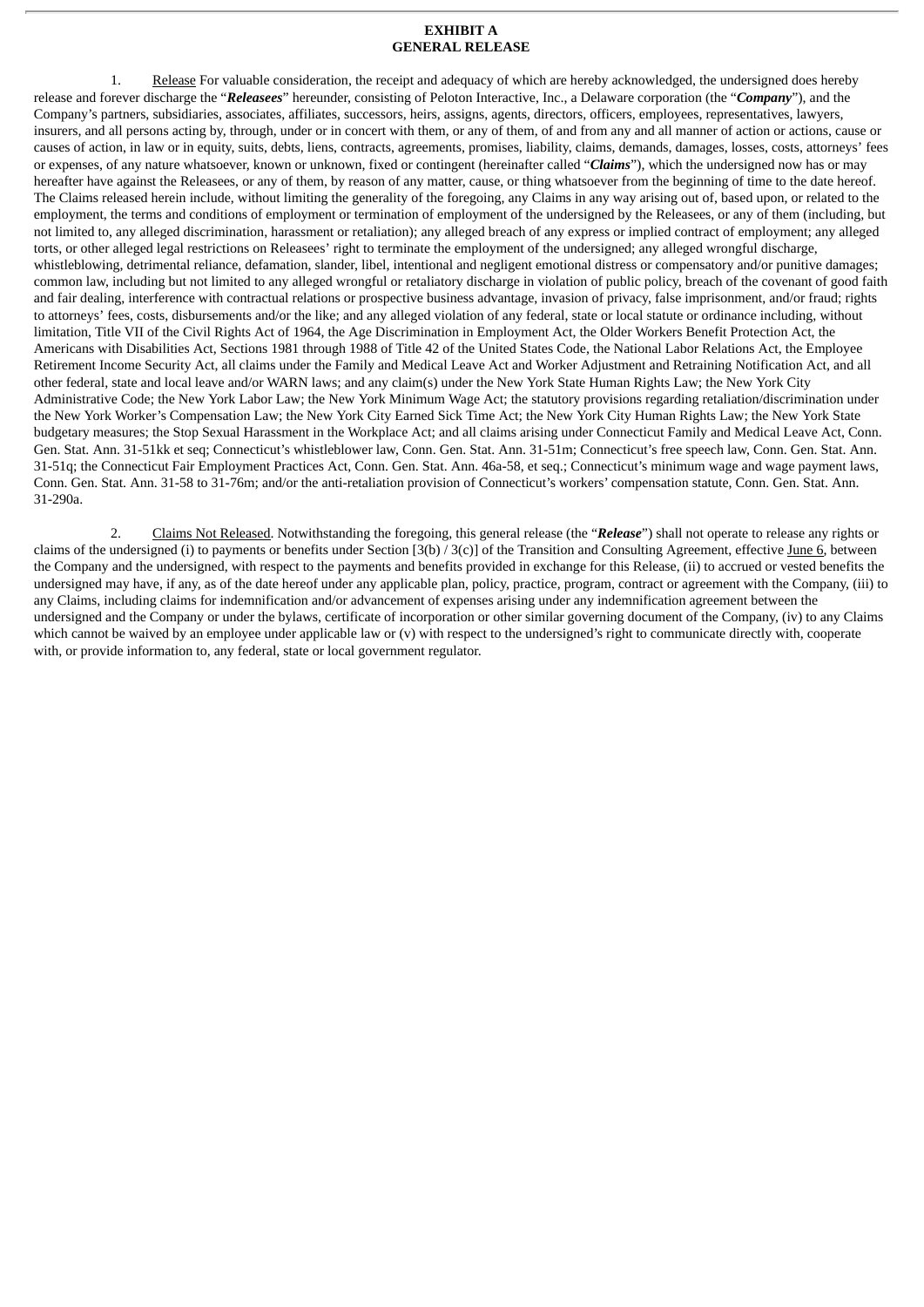3. Exceptions. Notwithstanding anything in this Release to the contrary, nothing contained in this Release shall prohibit the undersigned from (i) filing a charge with, reporting possible violations of federal law or regulation to, participating in any investigation by, or cooperating with any governmental agency or entity or making other disclosures that are protected under the whistleblower provisions of applicable law or regulation and/or (ii) communicating directly with, cooperating with, or providing information (including trade secrets) in confidence to, any federal, state or local government regulator (including, but not limited to, the U.S. Securities and Exchange Commission, the U.S. Commodity Futures Trading Commission, or the U.S. Department of Justice) for the purpose of reporting or investigating a suspected violation of law, or from providing such information to the undersigned's attorney or in a sealed complaint or other document filed in a lawsuit or other governmental proceeding. Pursuant to 18 USC Section 1833(b), the undersigned acknowledges that (1) the undersigned will not be held criminally or civilly liable under any federal or state trade secret law for the disclosure of a trade secret that is made: (x) in confidence to a federal, state, or local government official, either directly or indirectly, or to an attorney, and solely for the purpose of reporting or investigating a suspected violation of law; or  $(y)$  in a complaint or other document filed in a lawsuit or other proceeding, if such filing is made under seal, and (2) if the undersigned files a lawsuit for retaliation by the Releasees for reporting a suspected violation of law, the undersigned may disclose the trade secret to the undersigned's attorney and use the trade secret information in the court proceeding, if the undersigned files any document containing the trade secret under seal and does not disclose the trade secret, except pursuant to court order.

4. Representations. The undersigned represents and warrants that there has been no assignment or other transfer of any interest in any Claim which the undersigned may have against Releasees, or any of them, and the undersigned agrees to indemnify and hold Releasees, and each of them, harmless from any liability, Claims, demands, damages, costs, expenses and attorneys' fees incurred by Releasees, or any of them, as the result of any such assignment or transfer or any rights or Claims under any such assignment or transfer. It is the intention of the parties that this indemnity does not require payment as a condition precedent to recovery by the Releasees against the undersigned under this indemnity.

No Action. The undersigned agrees that if the undersigned hereafter commences any suit arising out of, based upon, or relating to any of the Claims released hereunder or in any manner asserts against Releasees, or any of them, any of the Claims released hereunder, then the undersigned agrees to pay to Releasees, and each of them, in addition to any other damages caused to Releasees thereby, all attorneys' fees incurred by Releasees in defending or otherwise responding to said suit or Claim.

6. No Admission. The undersigned further understands and agrees that neither the payment of any sum of money nor the execution of this Release shall constitute or be construed as an admission of any liability whatsoever by the Releasees, or any of them, who have consistently taken the position that they have no liability whatsoever to the undersigned.

7. OWBPA. The undersigned agrees and acknowledges that this Release constitutes a knowing and voluntary waiver and release of all Claims the undersigned has or may have against the Company and/or any of the other Releasees as set forth herein, including, but not limited to, all Claims arising under the Older Worker's Benefit Protection Act and the Age Discrimination in Employment Act. In accordance with the Older Worker's Benefit Protection Act, the undersigned is hereby advised as follows:

(i) the undersigned has read the terms of this Release, and understands its terms and effects, including the fact that the undersigned agreed to release and forever discharge the Company and each of the Releasees, from any Claims released in this Release;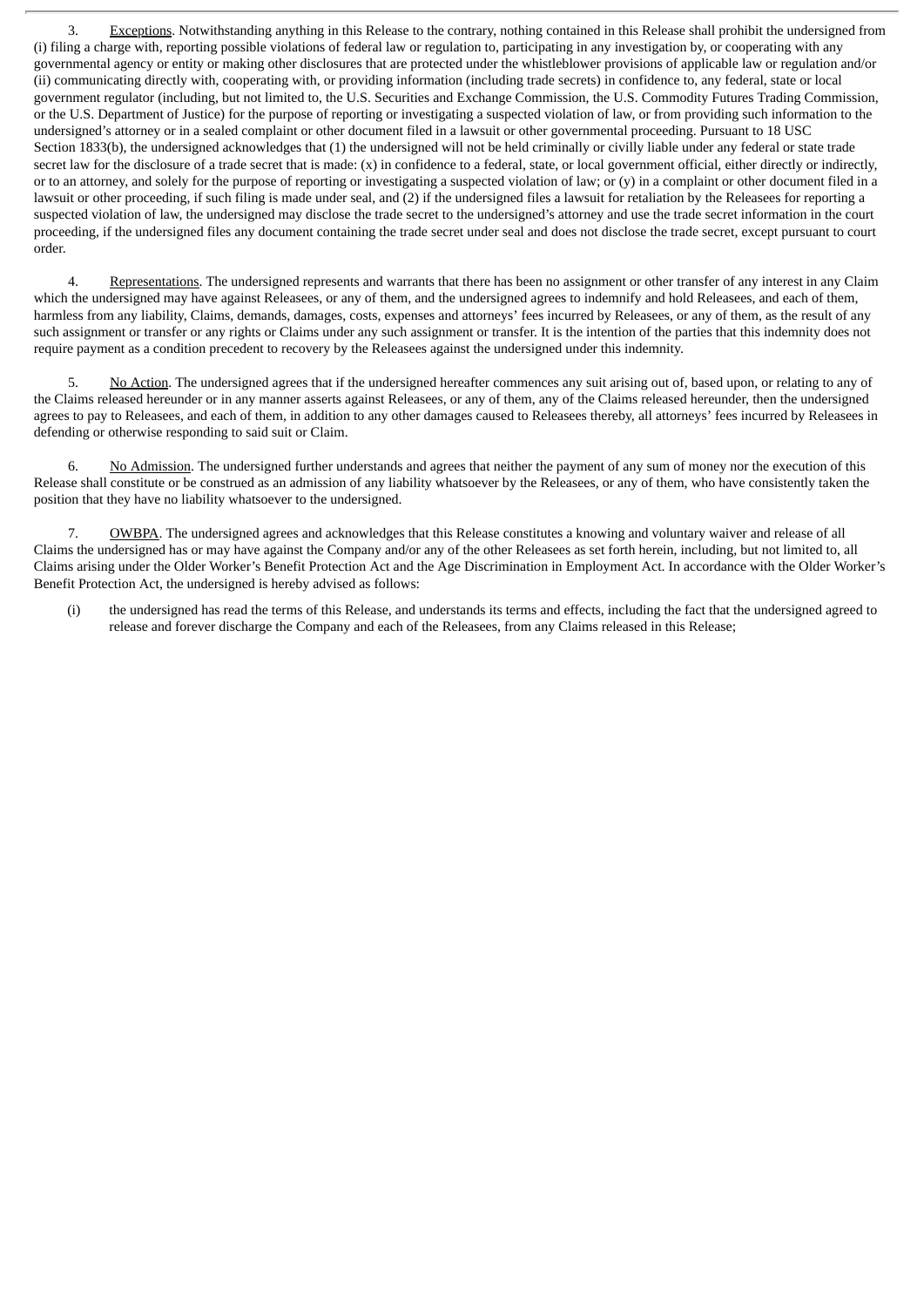- (ii) the undersigned understands that, by entering into this Release, the undersigned does not waive any Claims that may arise after the date of the undersigned's execution of this Release, including without limitation any rights or claims that the undersigned may have to secure enforcement of the terms and conditions of this Release;
- (iii) the undersigned has signed this Release voluntarily and knowingly in exchange for the consideration described in this Release, which the undersigned acknowledges is adequate and satisfactory to the undersigned and which the undersigned acknowledges is in addition to any other benefits to which the undersigned is otherwise entitled;
- (iv) the Company advised the undersigned to consult with an attorney prior to executing this Release;
- (v) the undersigned has been given at least 21 days in which to review and consider this Release. To the extent that the undersigned chooses to sign this Release prior to the expiration of such period, the undersigned acknowledges that the undersigned has done so voluntarily, had sufficient time to consider the Release, to consult with counsel and that the undersigned does not desire additional time and hereby waives the remainder of the 21-day period; and
- (vi) the undersigned may revoke this Release within seven days from the date the undersigned signs this Release and this Release will become effective upon the expiration of that revocation period. If the undersigned revokes this Release during such seven-day period, this Release will be null and void and of no force or effect on either the Company or the undersigned and the undersigned will not be entitled to any of the payments or benefits which are expressly conditioned upon the execution and non-revocation of this Release. Any revocation must be in writing and sent to Kristine Huggins, via electronic mail at kristine.huggins@onepeloton.com, on or before 11:59 p.m. Eastern time on the seventh day after this Release is executed by the undersigned.

8. Governing Law. This Release is deemed made and entered into in the State of New York, and in all respects shall be interpreted, enforced and governed under the internal laws of the State of New York, to the extent not preempted by federal law.

IN WITNESS WHEREOF, the undersigned has executed this Release this \_ day of \_\_\_\_\_, 2022.

Jill Woodworth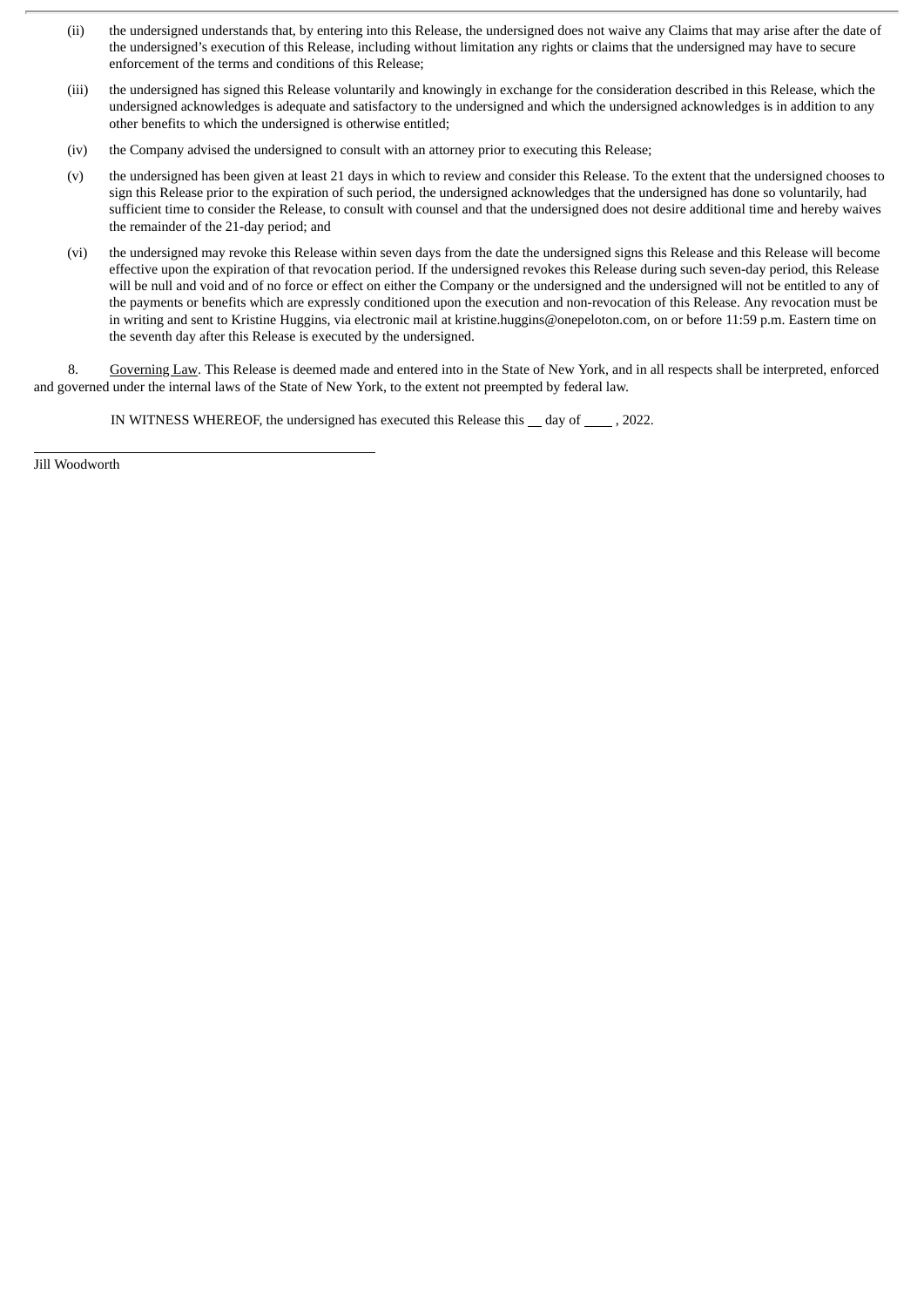#### <span id="page-22-0"></span>**FOR IMMEDIATE RELEASE**

#### **PELOTON APPOINTS LIZ CODDINGTON AS CHIEF FINANCIAL OFFICER**

**NEW YORK, June 6, 2022** — Peloton Interactive, Inc. (NASDAQ: PTON) today announced it has appointed Liz Coddington as the company's Chief Financial Officer, effective June 13, 2022. Ms. Coddington brings more than 20 years of experience in financial planning and analysis and operational finance, and has a proven track record of driving growth and building high-performance finance teams. She succeeds Jill Woodworth, who has decided to step down as Peloton's Chief Financial Officer after serving the company since 2018.

Ms. Woodworth will serve as a consultant for Peloton on an interim basis, ensuring a smooth transition and supporting the company in preparation to report its FY2022 financial results.

Most recently, Ms. Coddington served as Vice President of Finance for Amazon Web Services. Prior to Amazon Web Services, she held senior leadership roles at B2B and consumer-facing companies, including as CFO of Adara and Walmart.com, as well as Vice President, Financial Planning and Analysis of Netflix. She holds a Bachelor of Science in Chemical Engineering from the Massachusetts Institute of Technology and a Master of Business Administration from the University of North Carolina at Chapel Hill.

Peloton CEO Barry McCarthy said, "Liz is a deeply talented finance executive and will be an invaluable addition to Peloton's leadership team. Having worked at some of the strongest and most recognizable technology brands, she not only brings the expertise needed to run our finance organization, but she has a critical understanding of what it takes to drive growth and operational excellence. I have seen her intellect, abilities, and leadership firsthand and am excited to work closely with her as we execute the next phase of Peloton's journey."

Mr. McCarthy continued, "I would like to thank Jill for four years of dedicated service. She scaled the global finance function through an extraordinary period, led the company through its IPO, and has been an integral member of the leadership team. We wish Jill well in the next phase of her career and are grateful for all her contributions."

#### **Forward-Looking Statements**

This press release contains forward-looking statements within the meaning of the Private Securities Litigation Reform Act of 1995. We intend such forward-looking statements to be covered by the safe harbor provisions for forward-looking statements contained in Section 27A of the Securities Act of 1933, as amended and Section 21E of the Securities Exchange Act of 1934, as amended. All statements contained in this press release other than statements of historical fact, including, without limitation, statements regarding changes to our leadership team, our future operating results and financial position, our profitability, our business strategy and plans, market growth, and our objectives for future operations, are forward-looking statements. The words "believe," "may," "will," "estimate," "potential," "continue," "anticipate," "intend," "expect," "could," "would," "project," "plan," "target," and similar expressions are intended to identify forward-looking statements, though not all forward-looking statements use these words or expressions.

We have based these forward-looking statements on our current expectations and projections about future events and trends that we believe may affect our financial condition, results of operations, business strategy, short-term and long-term business operations and objectives, and financial needs. These forward-looking statements are subject to a number of risks, uncertainties, and assumptions and other important factors that could cause actual results to differ materially from those stated, including, without limitation: our ability to achieve and maintain future profitability; our ability to attract and maintain Subscribers; our ability to effectively manage our growth; our ability to accurately forecast consumer demand of our products and services and adequately maintain our inventory; our ability to execute and